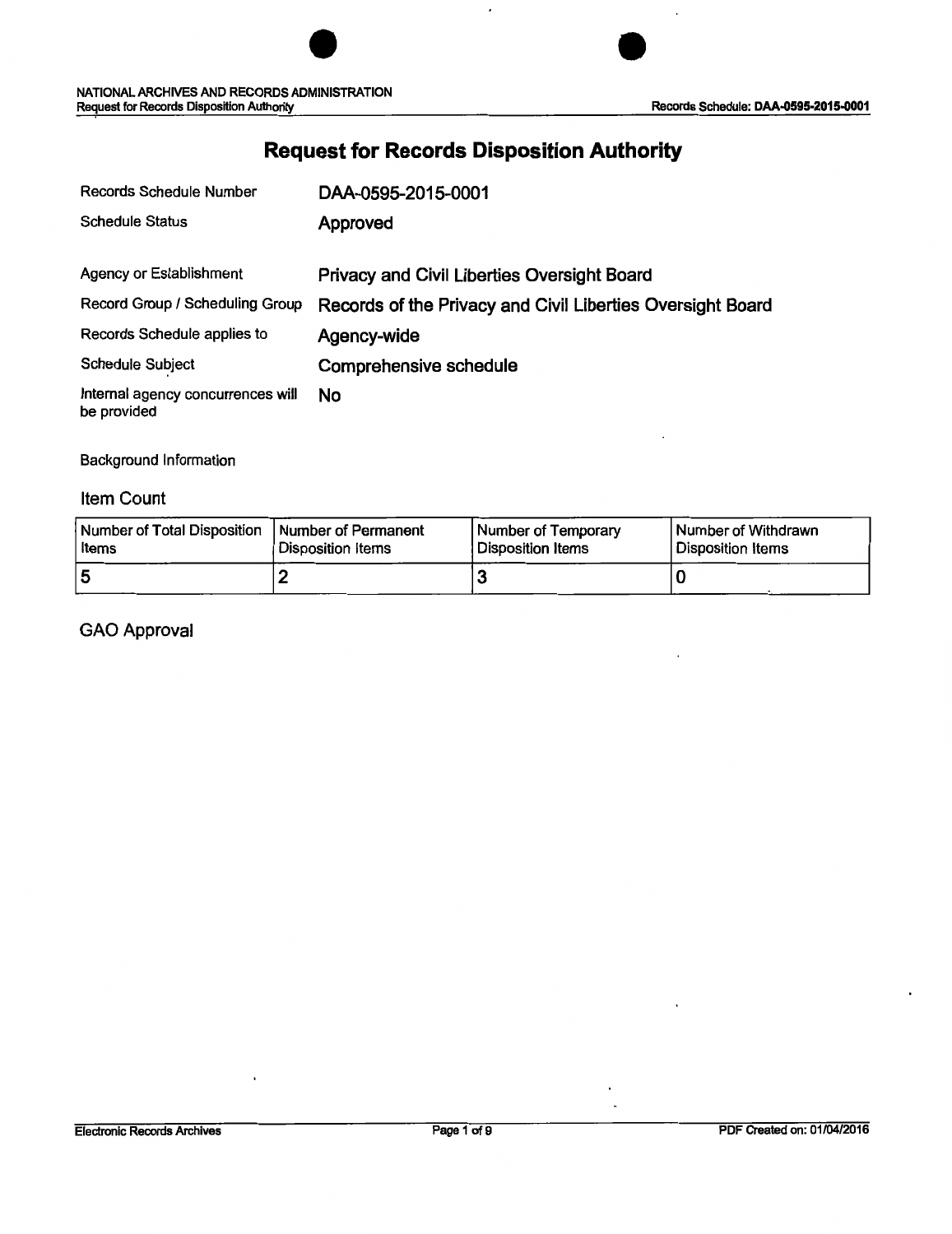## Outline of Records Schedule Items for DAA-0595-2015-0001

| Sequence Number |                                                                                                                     |
|-----------------|---------------------------------------------------------------------------------------------------------------------|
|                 | <b>Records of Board Decisions and Actions</b>                                                                       |
| 1.1             | Bucket 1: Final Board Decisions and Actions - Unclassified<br>Disposition Authority Number: DAA-0595-2015-0001-0001 |
| 1.2             | Bucket 2: Final Board Decisions and Actions – Classified<br>Disposition Authority Number: DAA-0595-2015-0001-0002   |
| 2               | Board Operational, Management, and Administrative Records                                                           |
| 2.1             | <b>Bucket 3: Board Operational Records</b><br>Disposition Authority Number: DAA-0595-2015-0001-0003                 |
| 2.2             | <b>Bucket 4: Board Management Records</b><br>Disposition Authority Number: DAA-0595-2015-0001-0004                  |
| 2.3             | <b>Bucket 5: Board Administrative Records</b><br>Disposition Authority Number: DAA-0595-2015-0001-0005              |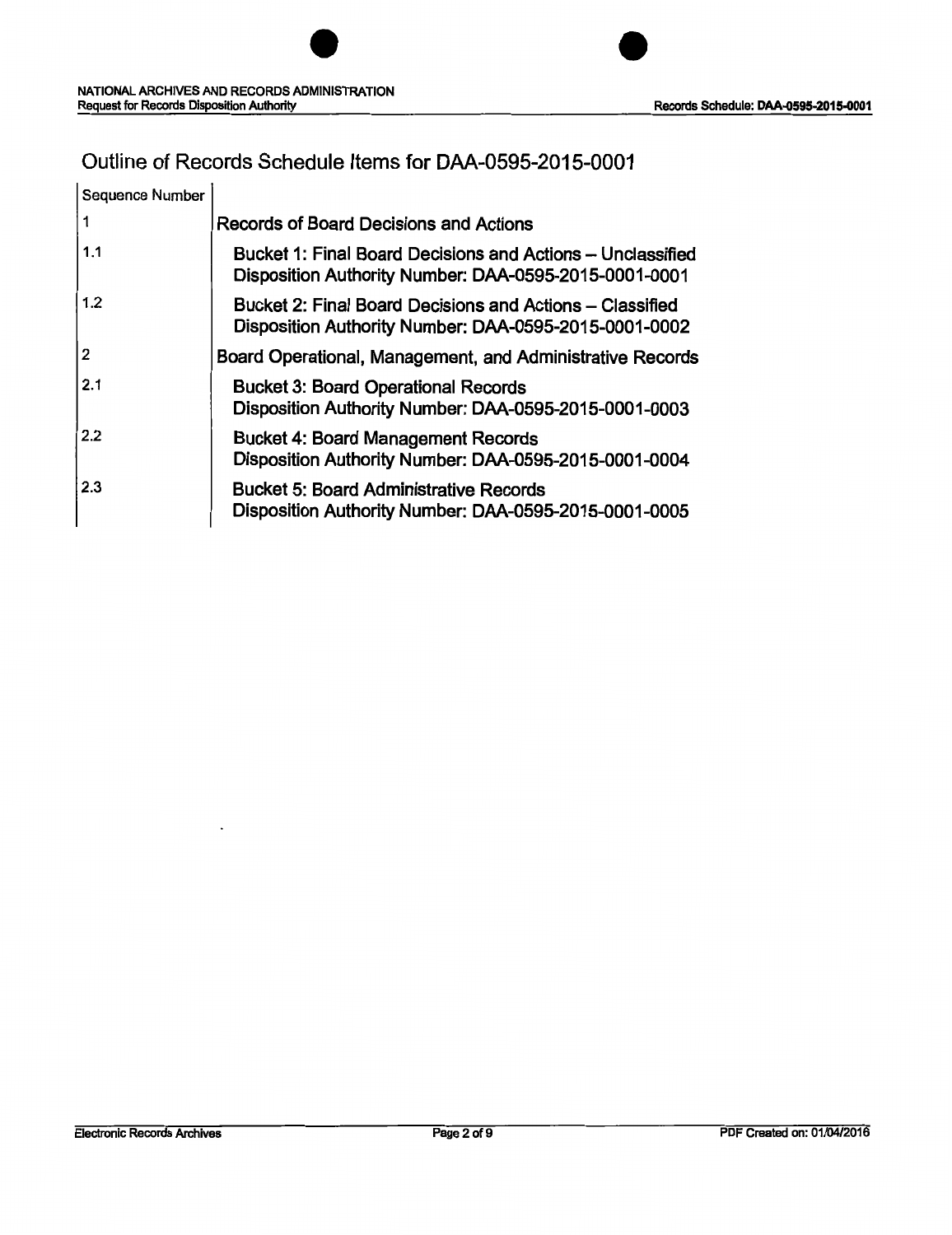

## Records Schedule Items

| Sequence Number |                                                                                                                                                                                                                                                                                                                                                                                                                                                                                                                         |                                                                                                                                                                                                                                                                                                                                                                                                                      |  |  |
|-----------------|-------------------------------------------------------------------------------------------------------------------------------------------------------------------------------------------------------------------------------------------------------------------------------------------------------------------------------------------------------------------------------------------------------------------------------------------------------------------------------------------------------------------------|----------------------------------------------------------------------------------------------------------------------------------------------------------------------------------------------------------------------------------------------------------------------------------------------------------------------------------------------------------------------------------------------------------------------|--|--|
| 1               | Records of Board Decisions and Actions<br>Formal records of the Board, that document Board decisions and actions.<br>Including, but not limited to, final board reports, formal correspondence, policy<br>documents, final budget submissions, Board calendars, press releases and public<br>statements, hearing and meeting material (agendas, transcripts, and minutes),<br>Board biographies, email of senior officials, and agency organization charts and<br>statements. See crosswalk for additional information. |                                                                                                                                                                                                                                                                                                                                                                                                                      |  |  |
| 1.1             |                                                                                                                                                                                                                                                                                                                                                                                                                                                                                                                         | Bucket 1: Final Board Decisions and Actions - Unclassified                                                                                                                                                                                                                                                                                                                                                           |  |  |
|                 | <b>Disposition Authority Number</b>                                                                                                                                                                                                                                                                                                                                                                                                                                                                                     | DAA-0595-2015-0001-0001                                                                                                                                                                                                                                                                                                                                                                                              |  |  |
|                 | statements. See crosswalk for additional information.                                                                                                                                                                                                                                                                                                                                                                                                                                                                   | Formal records of the Board, that document Board decisions and actions.<br>Including, but not limited to, final board reports, formal correspondence, policy<br>documents, final budget submissions, Board calendars, press releases and public<br>statements, hearing and meeting material (agendas, transcripts, and minutes),<br>Board biographies, email of senior officials, and agency organization charts and |  |  |
|                 | <b>Final Disposition</b>                                                                                                                                                                                                                                                                                                                                                                                                                                                                                                | Permanent                                                                                                                                                                                                                                                                                                                                                                                                            |  |  |
|                 | Item Status                                                                                                                                                                                                                                                                                                                                                                                                                                                                                                             | Active                                                                                                                                                                                                                                                                                                                                                                                                               |  |  |
|                 | Is this item media neutral?                                                                                                                                                                                                                                                                                                                                                                                                                                                                                             | Yes                                                                                                                                                                                                                                                                                                                                                                                                                  |  |  |
|                 | Do any of the records covered<br>by this item currently exist in<br>electronic format(s) other than e-<br>mail and word processing?                                                                                                                                                                                                                                                                                                                                                                                     | <b>No</b>                                                                                                                                                                                                                                                                                                                                                                                                            |  |  |
|                 | <b>GRS or Superseded Authority</b><br>Citation                                                                                                                                                                                                                                                                                                                                                                                                                                                                          | GRS 6.1\010                                                                                                                                                                                                                                                                                                                                                                                                          |  |  |
|                 | <b>Disposition Instruction</b>                                                                                                                                                                                                                                                                                                                                                                                                                                                                                          |                                                                                                                                                                                                                                                                                                                                                                                                                      |  |  |
|                 | <b>Cutoff Instruction</b>                                                                                                                                                                                                                                                                                                                                                                                                                                                                                               | <b>Cutoff annually</b>                                                                                                                                                                                                                                                                                                                                                                                               |  |  |
|                 | <b>Transfer to the National Archives</b><br>for Accessioning                                                                                                                                                                                                                                                                                                                                                                                                                                                            | Transfer to the National Archives 15 year(s) after<br>cutoff                                                                                                                                                                                                                                                                                                                                                         |  |  |
|                 | <b>Additional Information</b>                                                                                                                                                                                                                                                                                                                                                                                                                                                                                           |                                                                                                                                                                                                                                                                                                                                                                                                                      |  |  |
|                 | What will be the date span of the<br>initial transfer of records to the<br><b>National Archives?</b>                                                                                                                                                                                                                                                                                                                                                                                                                    | From 2012 To 2012                                                                                                                                                                                                                                                                                                                                                                                                    |  |  |
|                 | How frequently will your agency<br>transfer these records to the<br>National Archives?                                                                                                                                                                                                                                                                                                                                                                                                                                  | Every 1 Years                                                                                                                                                                                                                                                                                                                                                                                                        |  |  |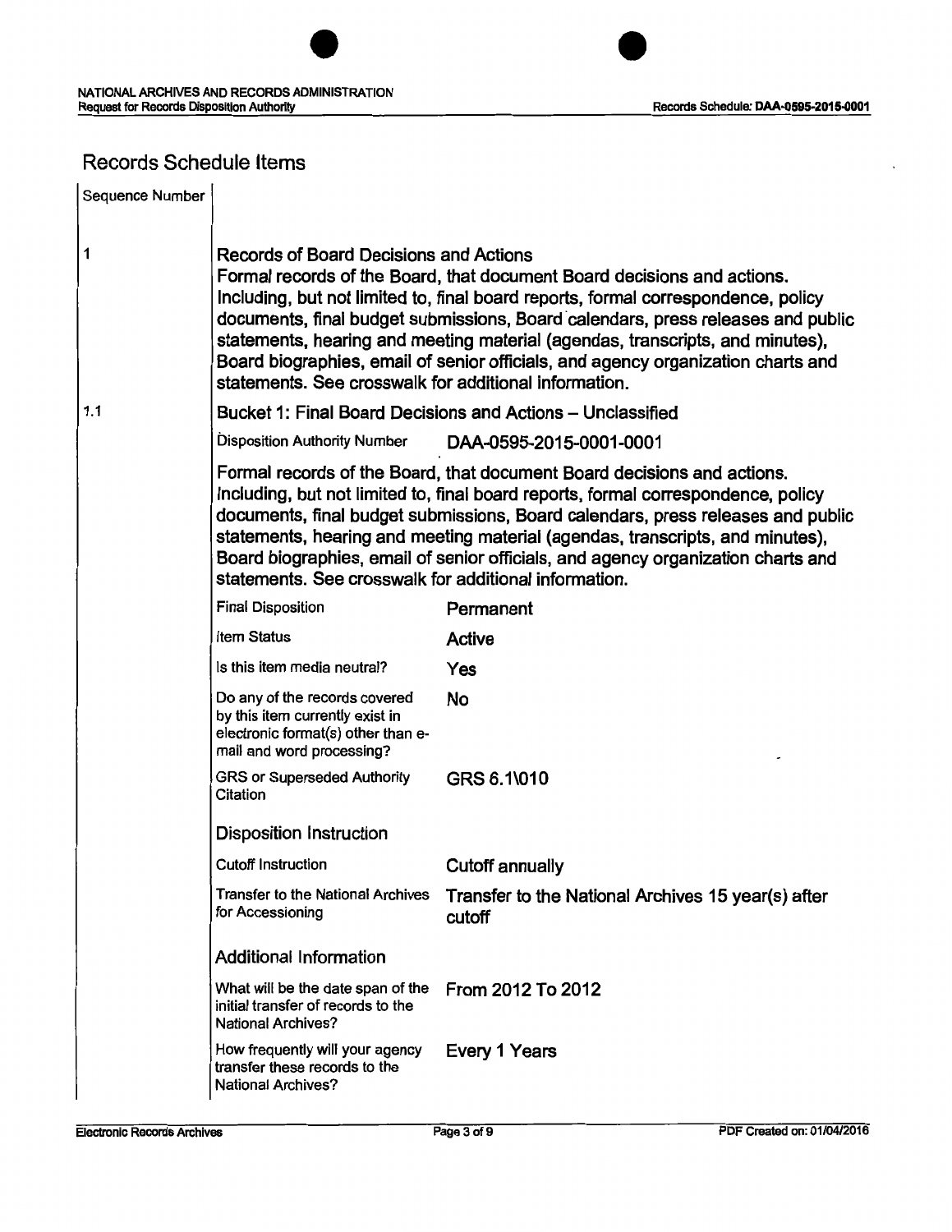#### NATIONAL ARCHIVES AND RECORDS ADMINISTRATION Request for Records Disposition Authority **Request for Records Schedule: DAA-0595-2015-0001**

| 1.2 | Bucket 2: Final Board Decisions and Actions – Classified                                                                            |                                                                                                                                                                                                                                                                                                                                                                                                                 |
|-----|-------------------------------------------------------------------------------------------------------------------------------------|-----------------------------------------------------------------------------------------------------------------------------------------------------------------------------------------------------------------------------------------------------------------------------------------------------------------------------------------------------------------------------------------------------------------|
|     | <b>Disposition Authority Number</b>                                                                                                 | DAA-0595-2015-0001-0002                                                                                                                                                                                                                                                                                                                                                                                         |
|     |                                                                                                                                     | Classified records related to final Board decisions and actions.                                                                                                                                                                                                                                                                                                                                                |
|     | <b>Final Disposition</b>                                                                                                            | Permanent                                                                                                                                                                                                                                                                                                                                                                                                       |
|     | <b>Item Status</b>                                                                                                                  | <b>Active</b>                                                                                                                                                                                                                                                                                                                                                                                                   |
|     | Is this item media neutral?                                                                                                         | <b>Yes</b>                                                                                                                                                                                                                                                                                                                                                                                                      |
|     | Do any of the records covered<br>by this item currently exist in<br>electronic format(s) other than e-<br>mail and word processing? | No                                                                                                                                                                                                                                                                                                                                                                                                              |
|     | <b>GRS or Superseded Authority</b><br>Citation                                                                                      | GRS 6.1\010                                                                                                                                                                                                                                                                                                                                                                                                     |
|     | <b>Disposition Instruction</b>                                                                                                      |                                                                                                                                                                                                                                                                                                                                                                                                                 |
|     | <b>Cutoff Instruction</b>                                                                                                           | <b>Cutoff annually</b>                                                                                                                                                                                                                                                                                                                                                                                          |
|     | <b>Transfer to the National Archives</b><br>for Accessioning                                                                        | Transfer to the National Archives in 5 year blocks 25<br>year(s) after cutoff                                                                                                                                                                                                                                                                                                                                   |
|     | <b>Additional Information</b>                                                                                                       |                                                                                                                                                                                                                                                                                                                                                                                                                 |
|     | What will be the date span of the<br>initial transfer of records to the<br><b>National Archives?</b>                                | From 2012 To 2017                                                                                                                                                                                                                                                                                                                                                                                               |
|     | How frequently will your agency<br>transfer these records to the<br><b>National Archives?</b>                                       | Every 5 Years                                                                                                                                                                                                                                                                                                                                                                                                   |
| 2   | crosswalk for more detail.                                                                                                          | Board Operational, Management, and Administrative Records<br>Records that support the development of formal Board actions and records, as well<br>as the general administrative records of the Board. Includes, but is not limited to:<br>administrative management records, financial records, human resources records,<br>information technology records, legal and policy records, and security records. See |
| 2.1 | <b>Bucket 3: Board Operational Records</b>                                                                                          |                                                                                                                                                                                                                                                                                                                                                                                                                 |
|     | <b>Disposition Authority Number</b>                                                                                                 | DAA-0595-2015-0001-0003                                                                                                                                                                                                                                                                                                                                                                                         |
|     |                                                                                                                                     | Records of longer-term value that support the formal actions of the Board.<br>Includes, but is not limited to records management files, routine procurement files,<br>finance management records, training records, timekeeping records, information                                                                                                                                                            |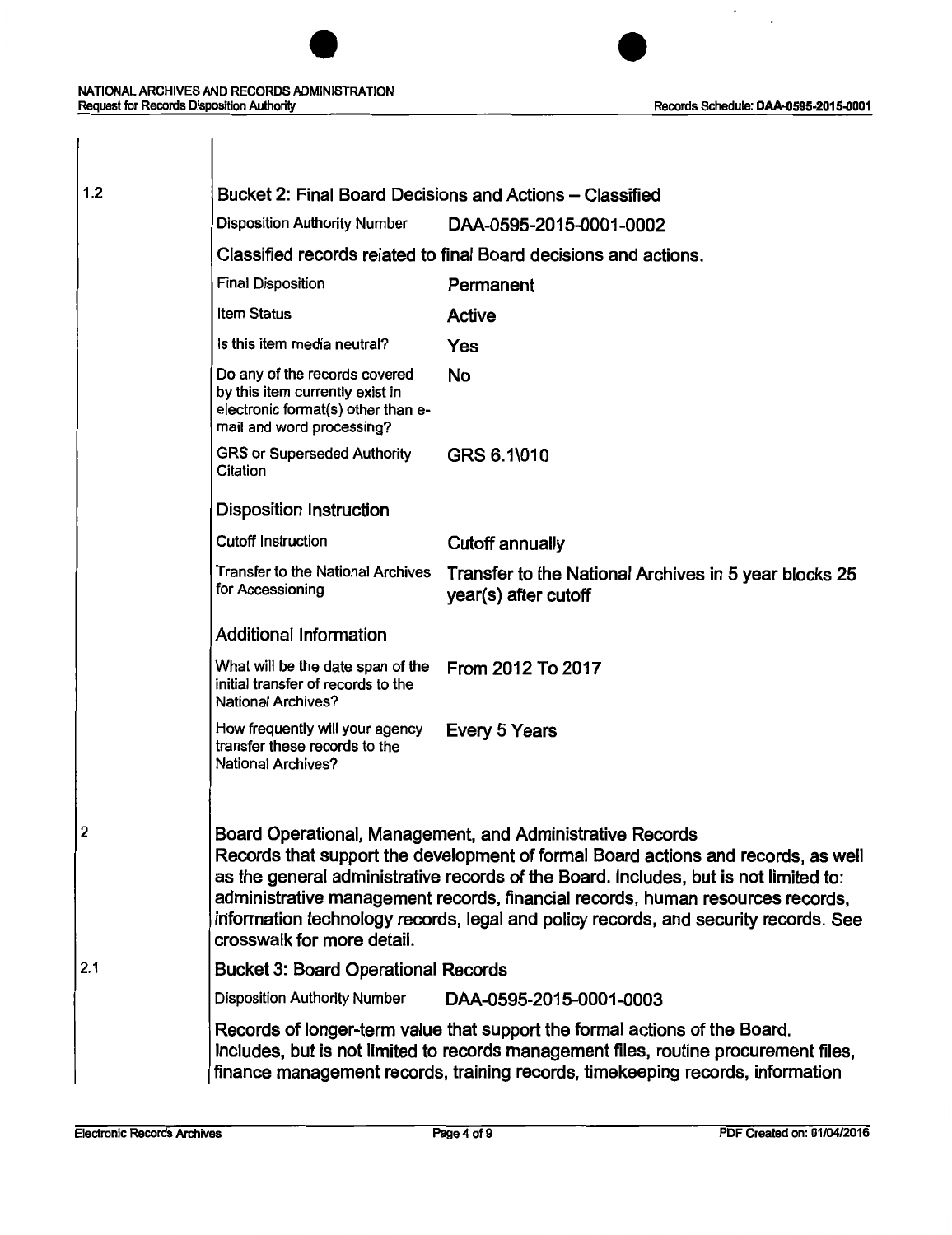| technology feasibility files, non-significant policy records, freedom of information<br>records, and email of non-Capstone officials. See crosswalk for more detail.                                                                                                                                                                                                                                  |                                                                                                                                                                                                       |  |
|-------------------------------------------------------------------------------------------------------------------------------------------------------------------------------------------------------------------------------------------------------------------------------------------------------------------------------------------------------------------------------------------------------|-------------------------------------------------------------------------------------------------------------------------------------------------------------------------------------------------------|--|
| <b>Final Disposition</b>                                                                                                                                                                                                                                                                                                                                                                              | Temporary                                                                                                                                                                                             |  |
| <b>Item Status</b>                                                                                                                                                                                                                                                                                                                                                                                    | <b>Active</b>                                                                                                                                                                                         |  |
| Is this item media neutral?                                                                                                                                                                                                                                                                                                                                                                           | Yes                                                                                                                                                                                                   |  |
| Do any of the records covered<br>by this item currently exist in<br>electronic format(s) other than e-<br>mail and word processing?                                                                                                                                                                                                                                                                   | <b>No</b>                                                                                                                                                                                             |  |
| <b>GRS or Superseded Authority</b><br>Citation                                                                                                                                                                                                                                                                                                                                                        | GRS 1\29a(1),29a(2)&29b<br><b>GRS 2\7&amp;8</b><br><b>GRS 5\3a&amp;3b</b><br>GRS 18\17a&17b<br>GRS 27\1,2,3&6<br>GRS 1.1\010<br>GRS 3.1\010,011&040<br>GRS 4.1\010,020&030<br>GRS 4.2\020,040,050&080 |  |
| <b>Disposition Instruction</b>                                                                                                                                                                                                                                                                                                                                                                        |                                                                                                                                                                                                       |  |
| <b>Cutoff Instruction</b>                                                                                                                                                                                                                                                                                                                                                                             | <b>Cutoff annually</b>                                                                                                                                                                                |  |
| <b>Retention Period</b>                                                                                                                                                                                                                                                                                                                                                                               | Destroy 7 years after cutoff, or when no longer<br>needed for agency business, whichever is later.                                                                                                    |  |
| <b>Additional Information</b>                                                                                                                                                                                                                                                                                                                                                                         |                                                                                                                                                                                                       |  |
| <b>GAO Approval</b>                                                                                                                                                                                                                                                                                                                                                                                   | <b>Not Required</b>                                                                                                                                                                                   |  |
| <b>Bucket 4: Board Management Records</b>                                                                                                                                                                                                                                                                                                                                                             |                                                                                                                                                                                                       |  |
| <b>Disposition Authority Number</b>                                                                                                                                                                                                                                                                                                                                                                   | DAA-0595-2015-0001-0004                                                                                                                                                                               |  |
| Records of medium-term value that support the formal actions of the Board and<br>other management functions. Includes, but is not limited to records disposition files,<br>administration and housekeeping files, procurement communication records, lower-<br>value financial records, position descriptions, training acknowledgement records,<br>and working files. See crosswalk for more detail. |                                                                                                                                                                                                       |  |
| <b>Final Disposition</b>                                                                                                                                                                                                                                                                                                                                                                              | Temporary                                                                                                                                                                                             |  |
| Item Status                                                                                                                                                                                                                                                                                                                                                                                           | <b>Active</b>                                                                                                                                                                                         |  |
| Is this item media neutral?                                                                                                                                                                                                                                                                                                                                                                           | Yes                                                                                                                                                                                                   |  |
| Do any of the records covered<br>by this item currently exist in<br>electronic format(s) other than e-<br>mail and word processing?                                                                                                                                                                                                                                                                   | No                                                                                                                                                                                                    |  |

 $2.2$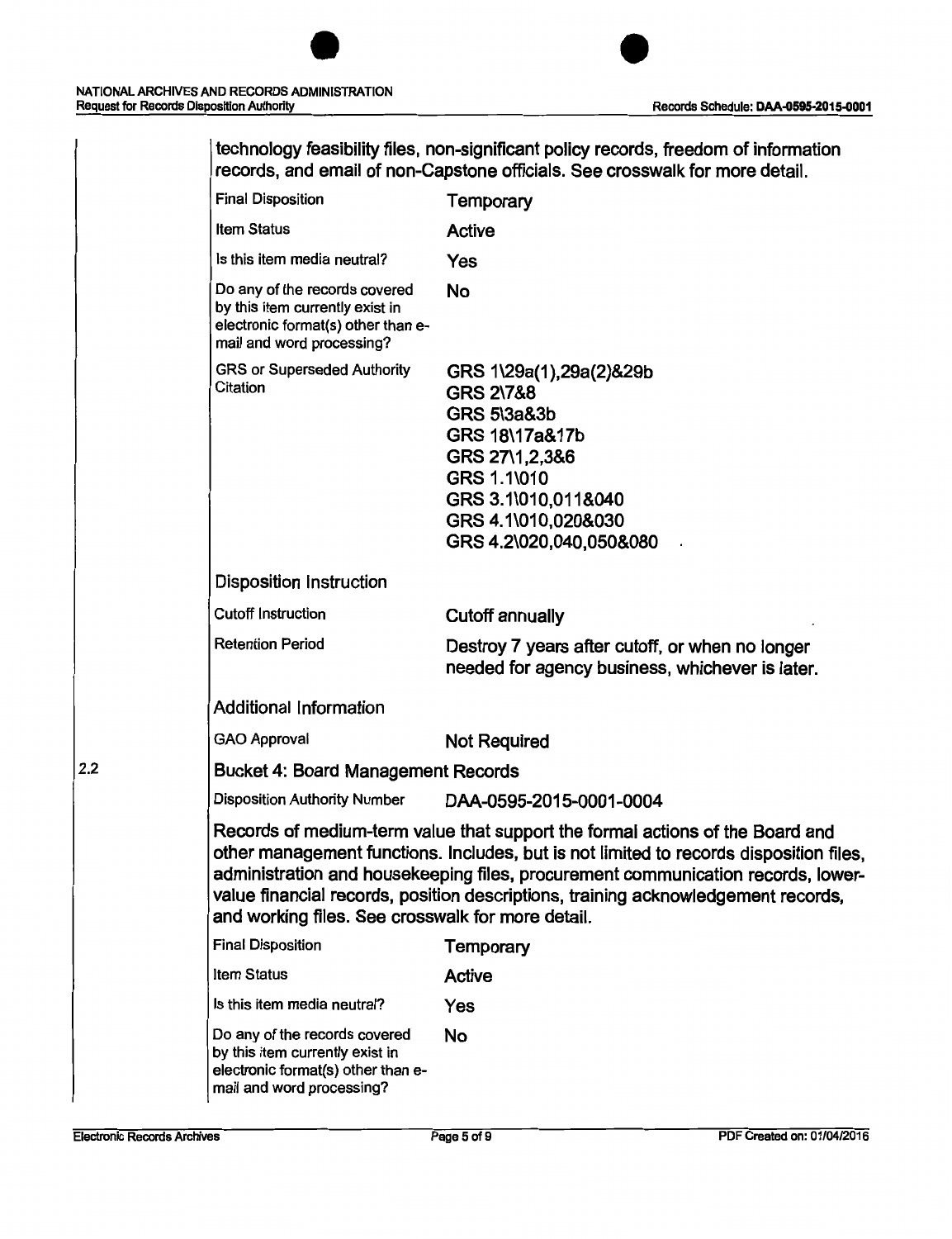

|                                    | <b>GRS or Superseded Authority</b><br>Citation                                                                                      | <b>GRS 1\3,&amp;7b</b><br>GRS 2\6a,6b&24<br>GRS 3\4a,4b,8a,8b,9a,9b&9c<br>GRS 5\1,2&4<br><b>GRS 7\1</b><br>GRS 9\4a,4b&7<br>GRS 11\1,2a,2b(1)&2b(2)<br>GRS 12\2a,2b,2c,4,6a,6b,6c,6d,6e,6f,6g&6h<br>GRS 18\1,8,9,13a,13b,16a,16b,21,26,27&28<br>GRS 21\3,9&14<br>GRS 23\1&5a<br><b>GRS 27\7</b><br>GRS 1.1\011&020<br>GRS 3.1\010.020,030<br>GRS 4.1\040 |
|------------------------------------|-------------------------------------------------------------------------------------------------------------------------------------|----------------------------------------------------------------------------------------------------------------------------------------------------------------------------------------------------------------------------------------------------------------------------------------------------------------------------------------------------------|
|                                    | <b>Disposition Instruction</b>                                                                                                      |                                                                                                                                                                                                                                                                                                                                                          |
|                                    | <b>Cutoff Instruction</b>                                                                                                           | <b>Cutoff annually</b>                                                                                                                                                                                                                                                                                                                                   |
|                                    | <b>Retention Period</b>                                                                                                             | Destroy 3 years after cutoff, or when no longer<br>needed for agency business, whichever is later.                                                                                                                                                                                                                                                       |
|                                    | <b>Additional Information</b>                                                                                                       |                                                                                                                                                                                                                                                                                                                                                          |
|                                    | <b>GAO Approval</b>                                                                                                                 | <b>Not Required</b>                                                                                                                                                                                                                                                                                                                                      |
| 2.3                                | <b>Bucket 5: Board Administrative Records</b>                                                                                       |                                                                                                                                                                                                                                                                                                                                                          |
|                                    | <b>Disposition Authority Number</b>                                                                                                 | DAA-0595-2015-0001-0005                                                                                                                                                                                                                                                                                                                                  |
|                                    |                                                                                                                                     | Records of transitory or short-term value that support the general operations and<br>administration of the Board. Includes, but is not limited to backup tapes, website<br>records, mailing lists, and transitory records. See crosswalk for more detail.                                                                                                |
|                                    | <b>Final Disposition</b>                                                                                                            | Temporary                                                                                                                                                                                                                                                                                                                                                |
|                                    | Item Status                                                                                                                         | <b>Active</b>                                                                                                                                                                                                                                                                                                                                            |
|                                    | Is this item media neutral?                                                                                                         | Yes                                                                                                                                                                                                                                                                                                                                                      |
|                                    | Do any of the records covered<br>by this item currently exist in<br>electronic format(s) other than e-<br>mail and word processing? | No                                                                                                                                                                                                                                                                                                                                                       |
|                                    | <b>GRS or Superseded Authority</b><br>Citation                                                                                      | <b>GRS 11\5</b><br><b>GRS 13\4a&amp;4b</b><br><b>GRS 16\1a&amp;1b</b><br><b>GRS 23\7</b><br>GRS 3.2\030,040&041<br>GRS 4.3\020&040<br>GRS 4.1\010&040                                                                                                                                                                                                    |
| <b>Electronic Records Archives</b> |                                                                                                                                     | PDF Created on: 01/04/2016<br>Page 6 of 9                                                                                                                                                                                                                                                                                                                |

 $\ddot{\phantom{a}}$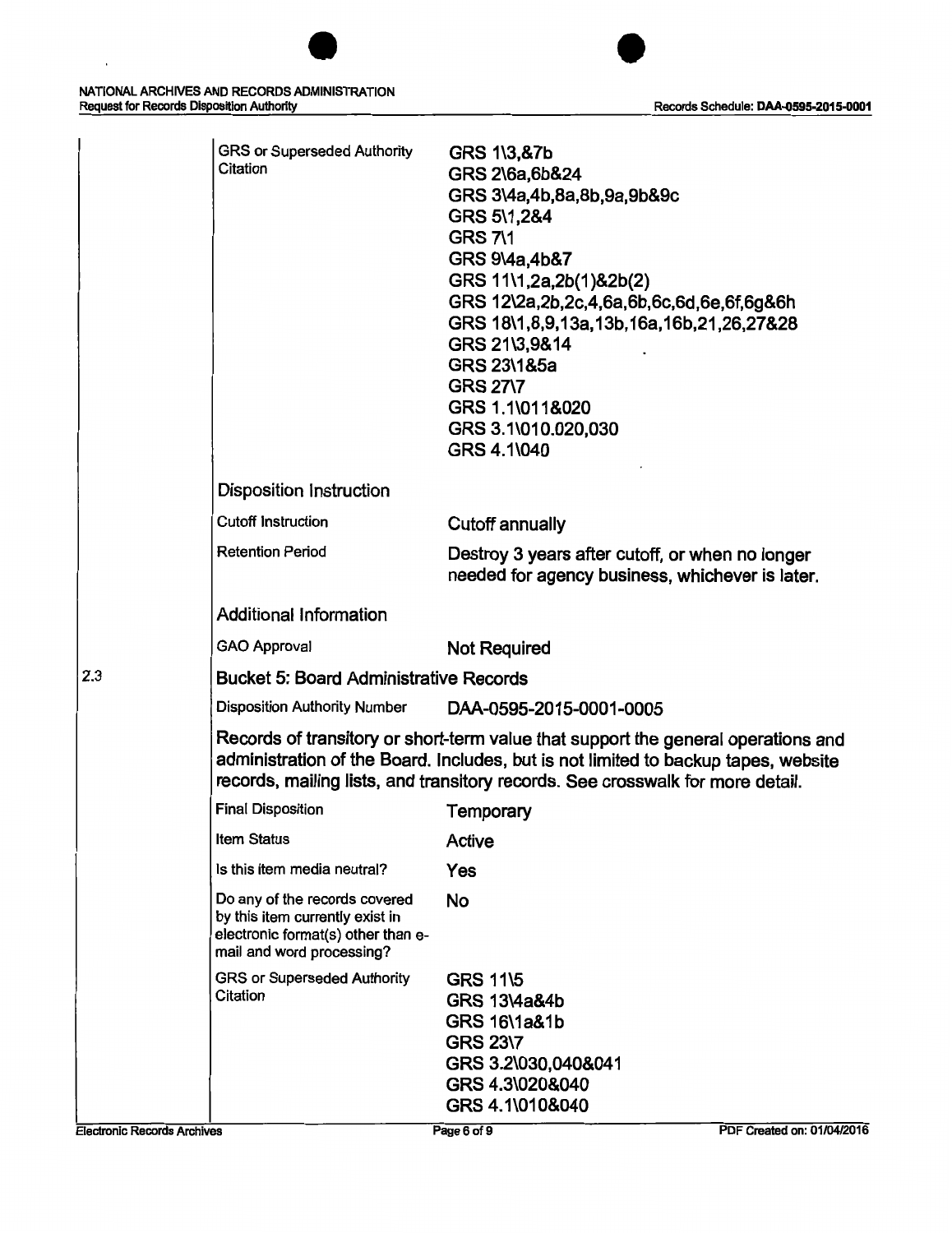$\ddot{\phantom{0}}$ 



| Disposition Instruction |                               |
|-------------------------|-------------------------------|
| <b>Retention Period</b> | Destroy when no longer needed |
| Additional Information  |                               |
| GAO Approval            | Not Required                  |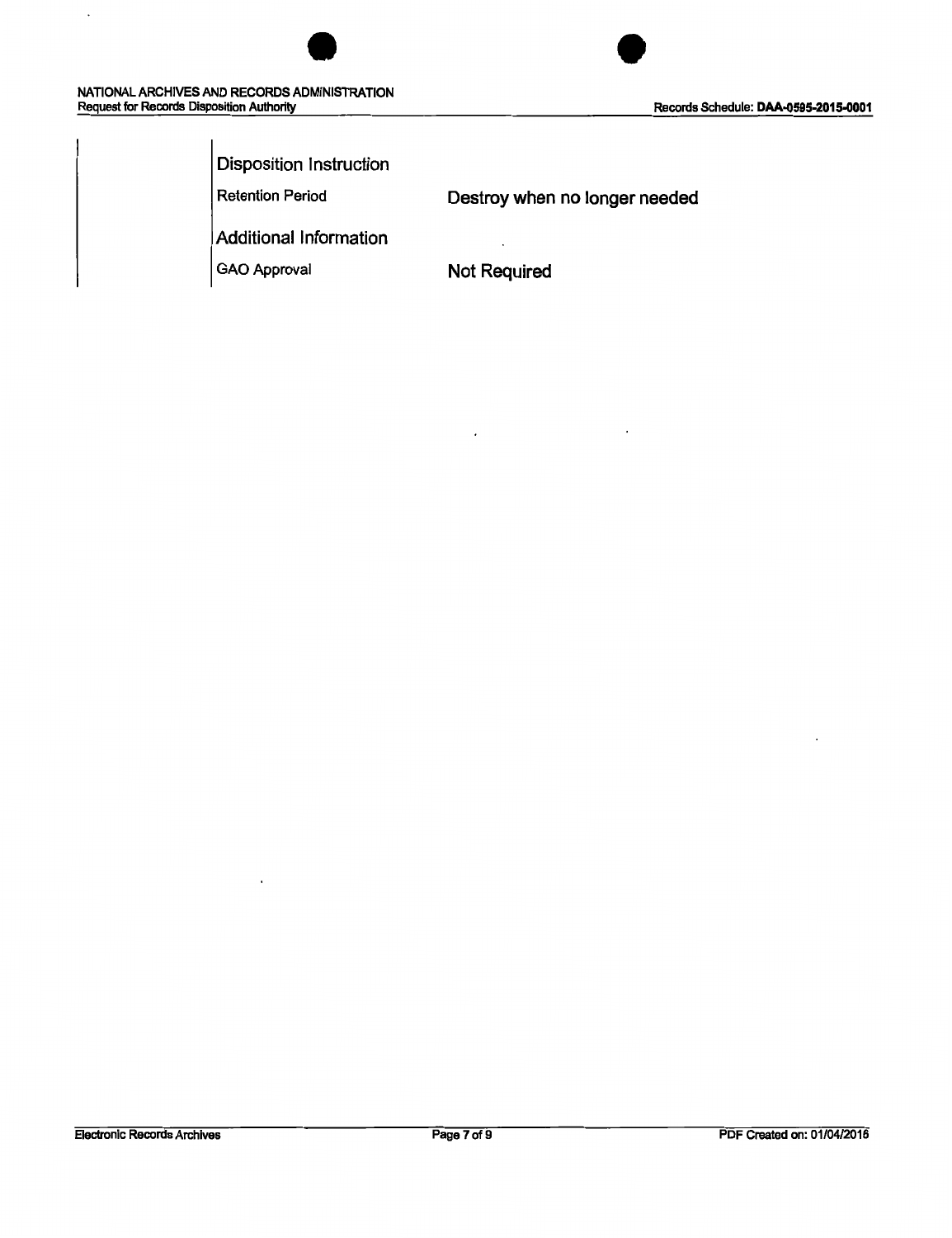# Agency Certification

 $\cdot$ 

I hereby certify that I am authorized to act for this agency in matters pertaining to the disposition of its records and that the records proposed for disposal in this schedule are not now needed for the business of the agency or will not be needed after the retention periods specified.

#### Signatory Information

| <b>Date</b> | <b>Action</b>                       | <b>By</b>                         | <b>Title</b>                                                 | Organization                                                                                              |
|-------------|-------------------------------------|-----------------------------------|--------------------------------------------------------------|-----------------------------------------------------------------------------------------------------------|
| 12/29/2014  | Certify                             | Renee<br>Gewercman                | <b>Attorney Advisor AR</b><br>O                              | <b>PCLOB - PCLOB</b>                                                                                      |
| 08/31/2015  | <b>Return for Revisio</b><br>n      | <b>Sean Curry</b>                 | <b>Senior Appraisal Arc</b><br>hivist                        | <b>National Archives and</b><br><b>Records Administration</b><br>- Agency Services                        |
| 10/22/2015  | <b>Submit For Certific</b><br>ation | Renee<br>Gewercman                | <b>Attorney Advisor AR</b><br>O                              | <b>PCLOB - PCLOB</b>                                                                                      |
| 10/22/2015  | Certify                             | Renee<br>Gewercman                | <b>Attorney Advisor AR</b><br>O                              | <b>PCLOB - PCLOB</b>                                                                                      |
| 12/08/2015  | <b>Submit for Concur</b><br>rence   | Lisa Clavelli                     | Supervisor, ACNR A<br>ppraisal Team 2                        | <b>National Archives and</b><br><b>Records Administration</b><br>- Records Management<br><b>Services</b>  |
| 12/09/2015  | Concur                              | <b>Margaret</b><br><b>Hawkins</b> | <b>Director of Records</b><br><b>Management Servic</b><br>es | <b>National Records</b><br><b>Management Program</b><br>- ACNR Records<br><b>Management Serivces</b>      |
| 12/10/2015  | Concur                              | Laurence<br><b>Brewer</b>         | Director, National R<br>ecords Management<br>Program         | National Archives and<br><b>Records Administration</b><br>- National Records<br><b>Management Program</b> |
| 12/14/2015  | <b>Approve</b>                      | <b>David Ferriero</b>             | <b>Archivist of the Unite</b><br>d States                    | <b>Office of the Archivist -</b><br><b>Office of the Archivist</b>                                        |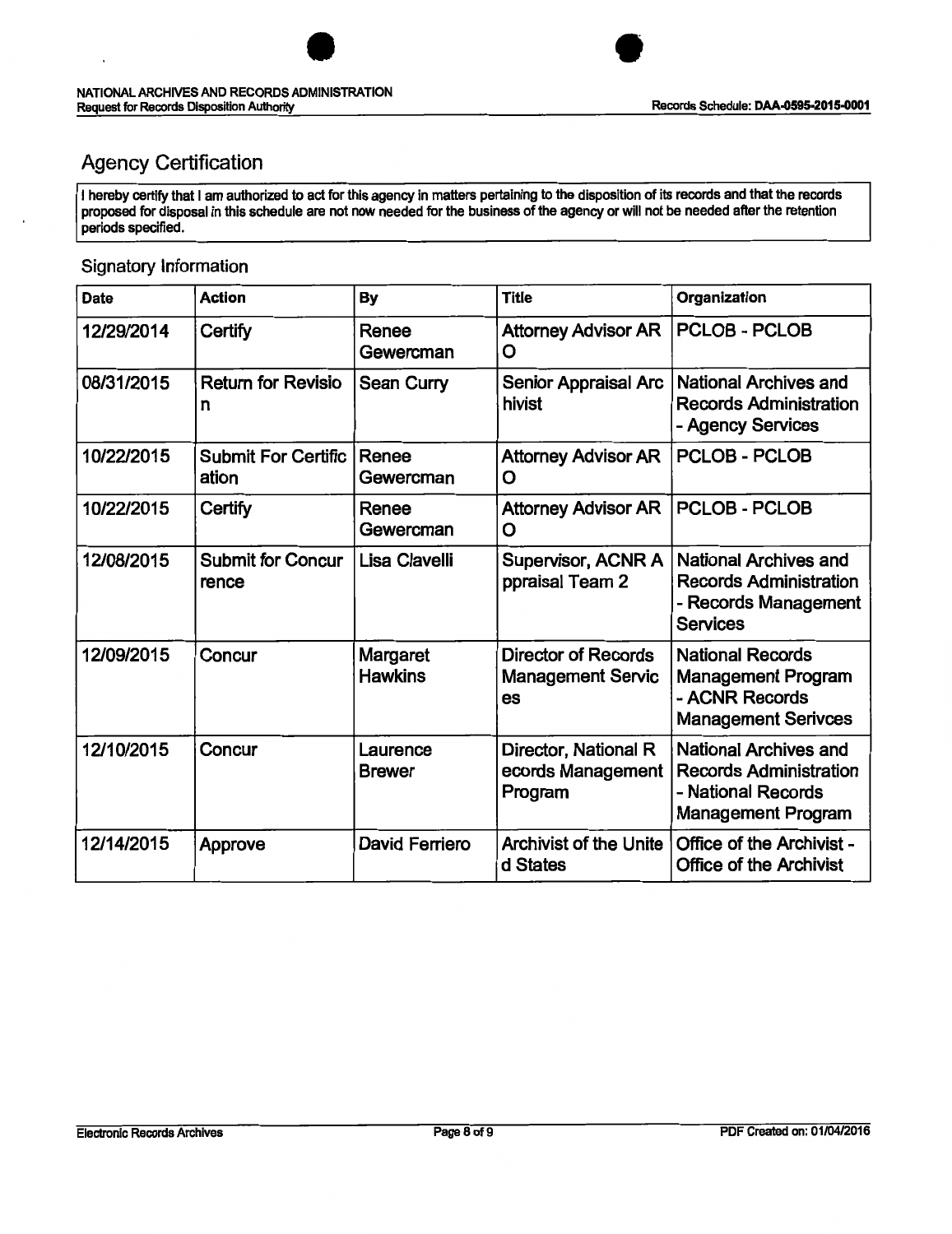•

•

|     | <b>BUCKET 1: FINAL BOARD DECISIONS AND ACTIONS - UNCLASSIFIED</b>              |                                                                                                                                                                                                                                                                                                                                                                                                                                                             |                                                                                                      |                         |  |  |
|-----|--------------------------------------------------------------------------------|-------------------------------------------------------------------------------------------------------------------------------------------------------------------------------------------------------------------------------------------------------------------------------------------------------------------------------------------------------------------------------------------------------------------------------------------------------------|------------------------------------------------------------------------------------------------------|-------------------------|--|--|
|     | <b>SERIES</b>                                                                  | <b>DESCRIPTION</b>                                                                                                                                                                                                                                                                                                                                                                                                                                          | <b>DISPOSITION</b>                                                                                   | <b>SUPERSEDED ITEMS</b> |  |  |
| 1.1 | <b>Final Board reports</b>                                                     | Reports formally adopted by the Board<br>through a vote, including semi-annual<br>reports and reports dedicated to specific<br>operational activities, such as the Section<br>702 Program Report.                                                                                                                                                                                                                                                           | <b>Permanent, Cutoff</b><br>annually. Transfer to<br>the National Archives<br>15 years after cutoff. | <b>NEW ITEM</b>         |  |  |
| 1.2 | Official correspondence                                                        | Correspondence between the PCLOB and<br>individuals, agencies, and entities outside<br>of the PCLOB that have a significant impact<br>on the Board or are of significant public<br>interest. Includes correspondence with<br>the Legislature, including Questions for the<br>Record. These communications are<br>generally to and from senior officials. They<br>document policy-making decisions or<br>significant program management<br><b>Functions.</b> | <b>Permanent. Cutoff</b><br>annually. Transfer to<br>the National Archives<br>15 years after cutoff. | <b>NEW ITEM</b>         |  |  |
| 1.3 | Significant policies                                                           | Documents, including policies and legal<br>opinions, that outline agency policy<br>affecting agency planning and programs,<br>and agency origin and organization<br>(including delegations of authority).                                                                                                                                                                                                                                                   | <b>Permanent. Cutoff</b><br>annually. Transfer to<br>the National Archives<br>15 years after cutoff. | <b>NEW ITEM</b>         |  |  |
| 1.4 | Significant decisions, not to include<br>administrative or personnel decisions | Policy decisions affecting agency planning<br>and programs. These are memorialized by<br>decision memoranda that record the vote<br>of each Board member or by Sunshine Act<br>meeting transcripts.                                                                                                                                                                                                                                                         | <b>Permanent. Cutoff</b><br>annually. Transfer to<br>the National Archives<br>15 years after cutoff. | <b>NEW ITEM</b>         |  |  |
| 1.5 | Final budget submissions to Office of<br><b>Management and Budget</b>          |                                                                                                                                                                                                                                                                                                                                                                                                                                                             | <b>Permanent. Cutoff</b><br>annually. Transfer to<br>the National Archives<br>15 years after cutoff. | <b>NEW ITEM</b>         |  |  |
| 1.6 | Significant activities of Board members<br>(captured on the calendar)          | Central calendar of significant activities,<br>phone calls, meetings, trips, office visits, or                                                                                                                                                                                                                                                                                                                                                              | <b>Permanent. Cutoff</b><br>annually. Transfer to                                                    | <b>NEW ITEM</b>         |  |  |

1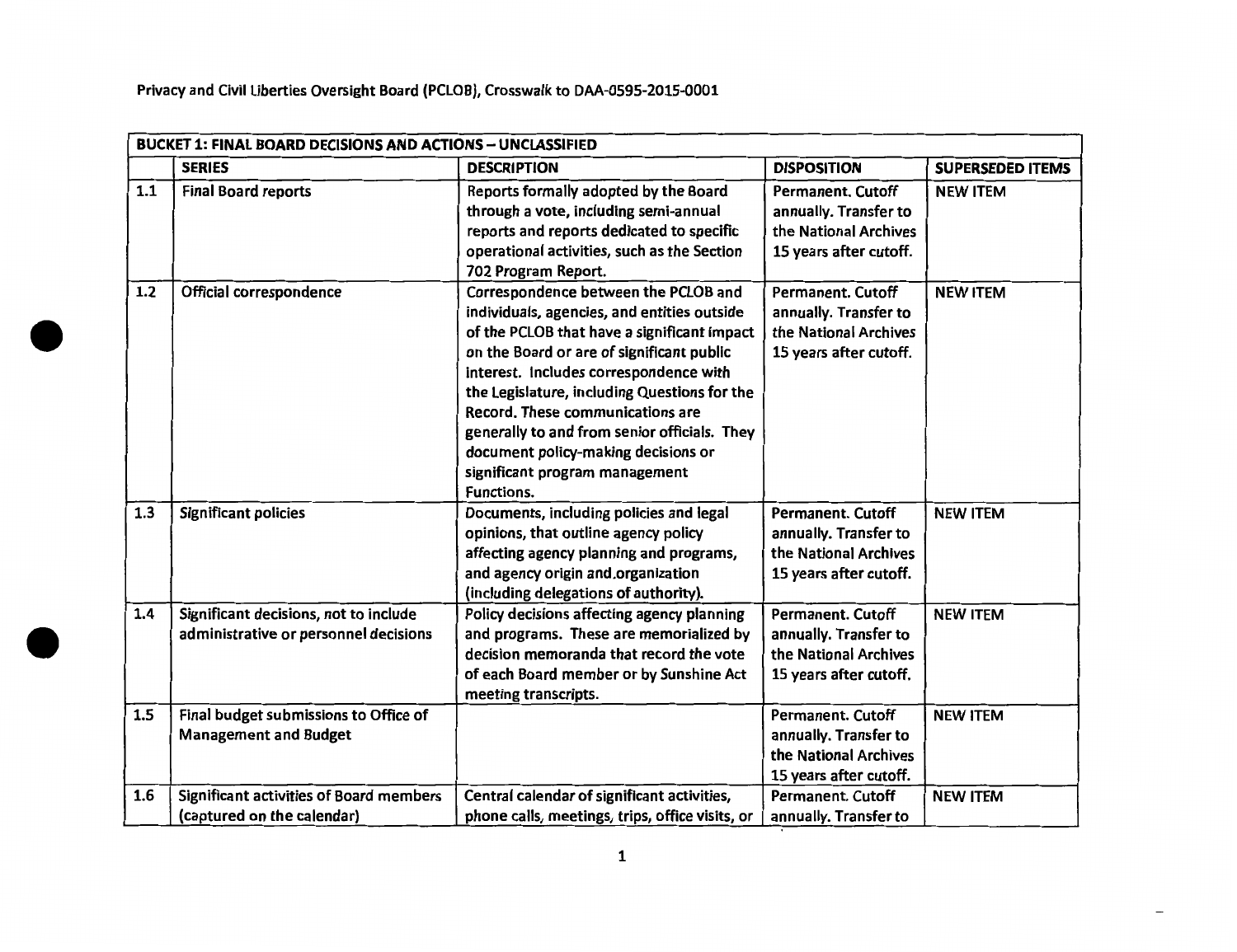|       |                                              | other activities of Board members that     | the National Archives        |                  |
|-------|----------------------------------------------|--------------------------------------------|------------------------------|------------------|
|       |                                              | document official agency business.         | 15 years after cutoff.       |                  |
| 1.7   | Press releases/public statements             |                                            | <b>Permanent. Cutoff</b>     | <b>NEW ITEM</b>  |
|       |                                              |                                            | annually. Transfer to        |                  |
|       |                                              |                                            | the National Archives        |                  |
|       |                                              |                                            | 15 years after cutoff.       |                  |
| 1.8   | Federal Register notices and public          |                                            | <b>Permanent. Cutoff</b>     | <b>NEW ITEM</b>  |
|       | comments                                     |                                            | annually. Transfer to        |                  |
|       |                                              |                                            | the National Archives        |                  |
|       |                                              |                                            | 15 years after cutoff.       |                  |
| 1.9   | Hearing and meeting materials                | This may include agendas, transcripts, and | <b>Permanent. Cutoff</b>     | <b>NEW ITEM</b>  |
|       |                                              | statements submitted for the record.       | annually. Transfer to        |                  |
|       |                                              |                                            | the National Archives        |                  |
|       |                                              |                                            | 15 years after cutoff.       |                  |
| 1.10  | <b>Board Member Biographies</b>              |                                            | <b>Permanent. Cutoff</b>     | <b>NEW ITEM</b>  |
|       |                                              |                                            | annually. Transfer to        |                  |
|       |                                              |                                            | the National Archives        |                  |
|       |                                              |                                            | 15 years after cutoff.       |                  |
| 1.11  | <b>Email of Capstone Officials (Capstone</b> |                                            | <b>Permanent. Cutoff</b>     | GRS 6.1 Item 010 |
|       | <b>Officials are Board Members, the</b>      | ** by tenure                               | <b>ennually.</b> Transfer to |                  |
|       | <b>General Counsel, and the Executive</b>    |                                            | the National Archives        |                  |
|       | Director).                                   |                                            | 15 years after cutoff.       |                  |
| 1.12. | <b>Organization Charts</b>                   | Formal, and final organization charts and  | <b>Permanent. Cutoff</b>     | <b>NEW ITEM</b>  |
|       |                                              | functional statements, documenting the     | when superseded.             |                  |
|       |                                              | organization of the Board.                 | Transfer to the              |                  |
|       |                                              |                                            | <b>National Archives 15</b>  |                  |
|       |                                              |                                            | years after cutoff.          |                  |
| 1.13  | Records related to the former Privacy        | Records from the former Privacy and Civil  | Permanent. Cutoff            | <b>NEW ITEM</b>  |
|       | and Civil Liberties Oversight Board that     | Liberties Oversight Board that operated    | annually. Transfer to        |                  |
|       | was a part of the Executive Office of        | within the Executive Office of the         | the National Archives        |                  |
|       | the President from 2006 through 2007.        | President between 2006 and 2007.           | 15 years after cutoff.       |                  |
|       |                                              | Includes records that document the         |                              |                  |
|       |                                              | operational start of the former Board, and |                              |                  |
|       |                                              | its early actions.                         |                              |                  |

\*\* Pen-and-ink to change cutoff to tenure, 2

6/14/2016. Approved 6/15/2016.

 $\overline{\phantom{a}}$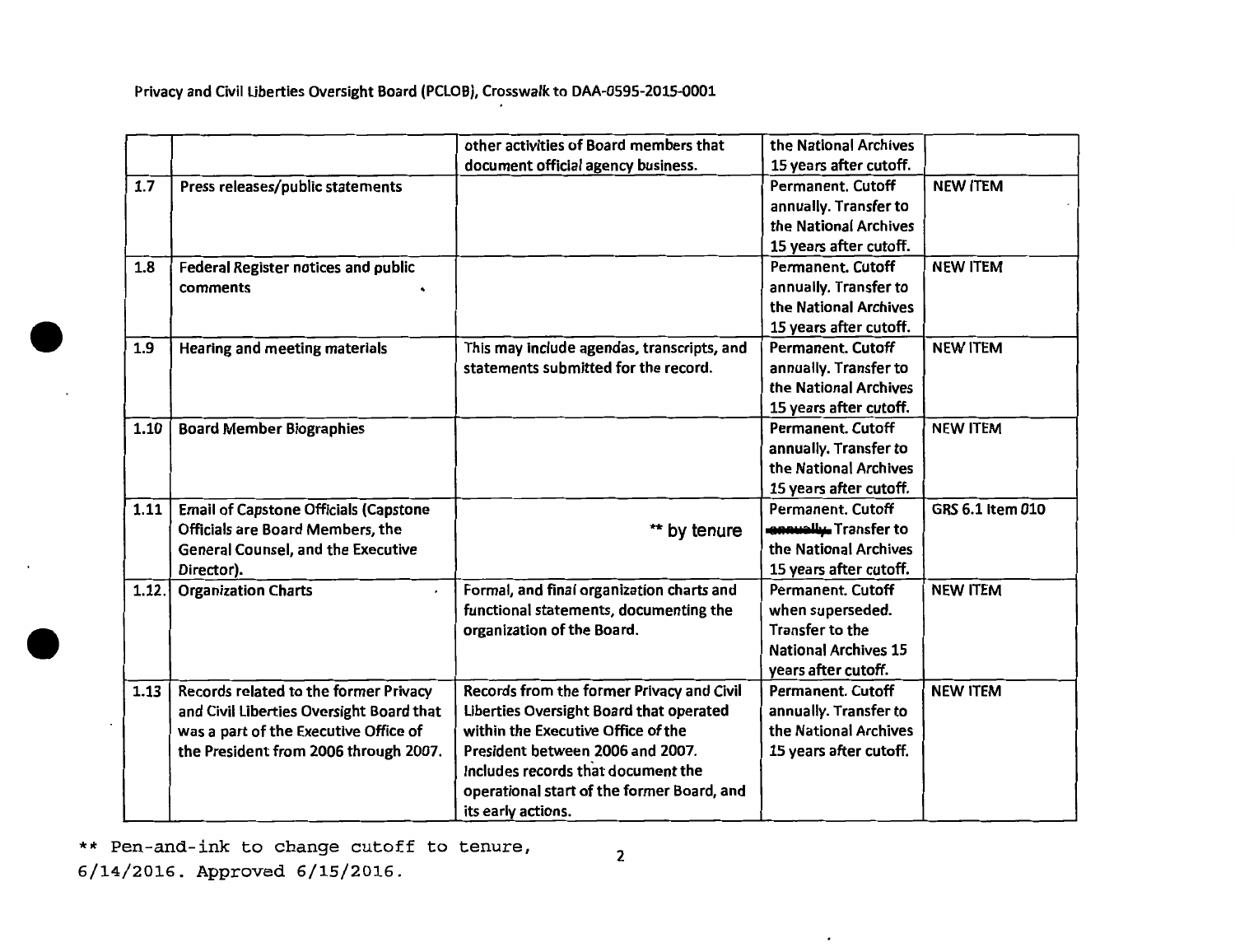|     | <b>BUCKET 2: FINAL BOARD DECISIONS AND ACTIONS - CLASSIFIED</b> |                                                                                |                                            |                         |
|-----|-----------------------------------------------------------------|--------------------------------------------------------------------------------|--------------------------------------------|-------------------------|
|     | <b>SERIES</b>                                                   | <b>DESCRIPTION</b>                                                             | <b>DISPOSITION</b>                         | <b>SUPERSEDED ITEMS</b> |
| 2.1 | <b>Final Board reports</b>                                      | Reports formally adopted by the Board<br>through a vote, including semi-annual | Permanent. Cutoff<br>annually. Transfer to | <b>NEW ITEM</b>         |
|     |                                                                 | reports and reports dedicated to specific                                      | the National Archives                      |                         |
|     |                                                                 | operational activities, such as the Section                                    | 25 years after cutoff.                     |                         |
|     |                                                                 | 702 Program Report.                                                            |                                            |                         |
| 2.2 | Official correspondence                                         | Correspondence between the PCLOB and                                           | <b>Permanent. Cutoff</b>                   | <b>NEW ITEM</b>         |
|     |                                                                 | individuals, agencies, and entities outside                                    | annually. Transfer to                      |                         |
|     |                                                                 | of the PCLOB that have a significant impact                                    | the National Archives                      |                         |
|     |                                                                 | on the Board or are of significant public                                      | 25 years after cutoff.                     |                         |
|     |                                                                 | interest. These communications are                                             |                                            |                         |
|     |                                                                 | generally to and from senior officials. They                                   |                                            |                         |
|     |                                                                 | document policy-making decisions or                                            |                                            |                         |
|     |                                                                 | significant program management                                                 |                                            |                         |
|     |                                                                 | <b>Functions.</b>                                                              |                                            |                         |
| 2.3 | Hearing and meeting material                                    | This may include agendas, transcripts, and                                     | <b>Permanent, Cutoff</b>                   | <b>NEW ITEM</b>         |
|     |                                                                 | presentations.                                                                 | annually. Transfer to                      |                         |
|     |                                                                 |                                                                                | the National Archives                      |                         |
|     |                                                                 |                                                                                | 25 years after cutoff.                     |                         |
| 2.4 | <b>Email of Capstone Officials (Capstone</b>                    |                                                                                | <b>Permanent, Cutoff</b>                   | GRS 6.1 Item 010        |
|     | <b>Officials are Board Members, the</b>                         | ** by tenure                                                                   | <b>ennually</b> . Transfer to              |                         |
|     | <b>General Counsel, and the Executive</b>                       |                                                                                | the National Archives                      |                         |
|     | Director)                                                       |                                                                                | after declassification                     |                         |
|     |                                                                 |                                                                                | review.                                    |                         |
| 2.5 | Significant decisions, not to include                           | Policy decisions affecting agency planning                                     | <b>Permanent. Cutoff</b>                   | <b>NEW ITEM</b>         |
|     | administrative or personnel decisions                           | and programs. These are memorialized by                                        | annually. Transfer to                      |                         |
|     |                                                                 | decision memoranda that record the vote                                        | the National Archives                      |                         |
|     |                                                                 | of each Board member or by Sunshine Act                                        | 25 years after cutoff.                     |                         |
|     |                                                                 | meeting transcripts.                                                           |                                            |                         |

\*\* Pen-and-ink to change cutoff to tenure, 6/14/2016. Approved 6/15/2016.

•

•

3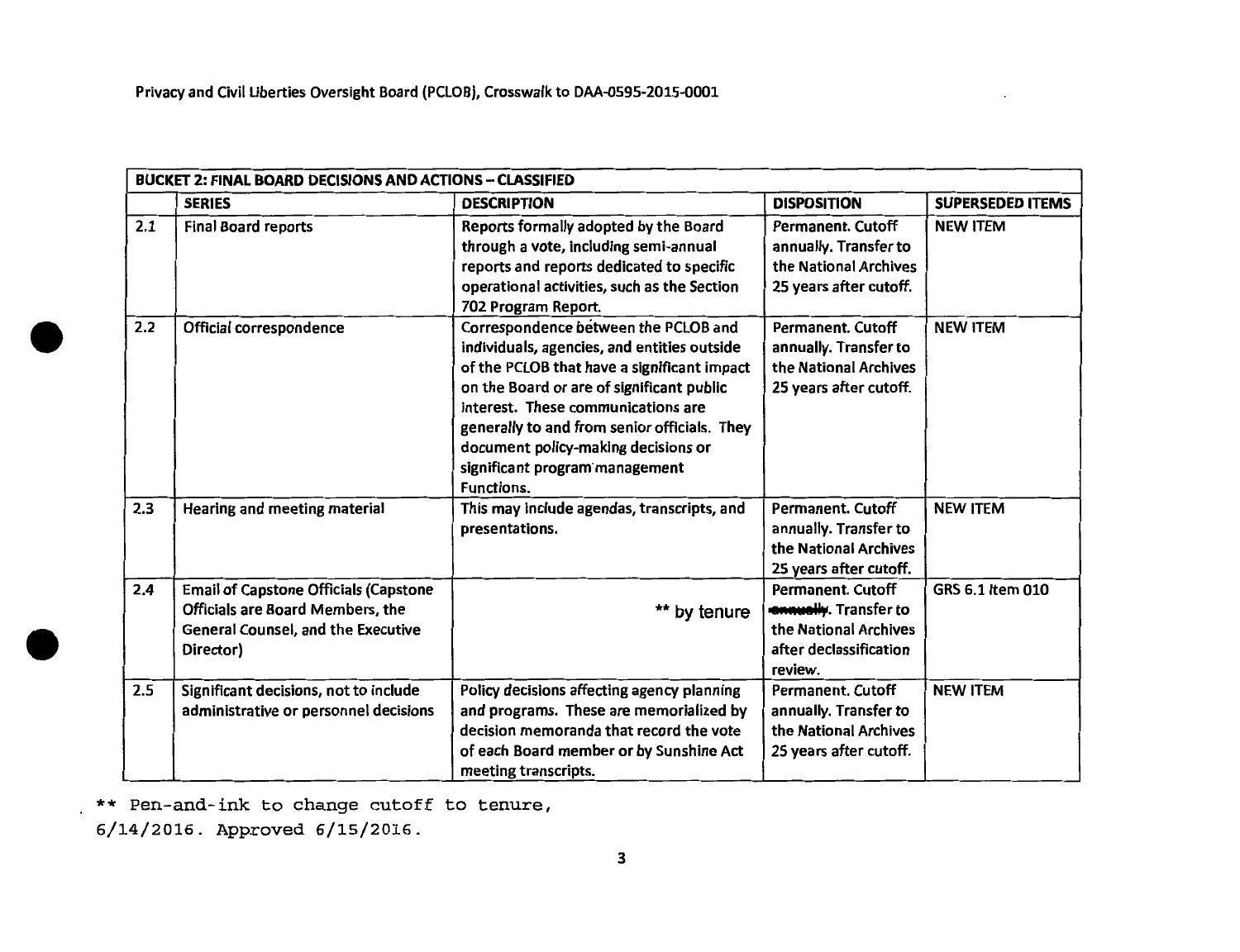NOTE: Cutoff for all temporary items is annually, unless otherwise noted.

•

•

NOTE: Personnel records that are not listed within this schedule will be managed in accordance with the GRS.

|                                                | <b>BUCKET 3: BOARD OPERATIONAL FILES</b>                                                                                                                         |                                                                                                               |                                                 |  |  |
|------------------------------------------------|------------------------------------------------------------------------------------------------------------------------------------------------------------------|---------------------------------------------------------------------------------------------------------------|-------------------------------------------------|--|--|
|                                                | <b>SUB-BUCKET 1: ADMINISTRATIVE MANAGEMENT</b>                                                                                                                   |                                                                                                               |                                                 |  |  |
|                                                | <b>SERIES / DESCRIPTION</b>                                                                                                                                      | <b>DISPOSITION</b>                                                                                            | <b>SUPERSEDED</b>                               |  |  |
| 3.1.1                                          | Records management files, including<br>disposition and other records that relate to the<br>management of agency records                                          | Temporary. Destroy 7 years after cutoff, or when no<br>longer needed for agency business, whichever is later. | GRS 4.1, items 010,<br>020 and 030.             |  |  |
| 3.1.2                                          | Records of PCLOB staff briefings to the Board                                                                                                                    | Temporary. Destroy 7 years after cutoff, or when no<br>longer needed for agency business, whichever is later. | <b>NEW ITEM</b>                                 |  |  |
|                                                | <b>SUB-BUCKET 2: FINANCE</b>                                                                                                                                     |                                                                                                               |                                                 |  |  |
|                                                | <b>SERIES / DESCRIPTION</b>                                                                                                                                      | <b>DISPOSITION</b>                                                                                            | <b>SUPERSEDED</b>                               |  |  |
| 3.2.1                                          | Routine Procurement Files (Transactions that<br>exceed the simplified acquisition threshold and<br>all construction contracts exceeding \$2,000)                 | Temporary. Destroy 7 years after cutoff, or when no<br>longer needed for agency business, whichever is later. | GRS 1.1, item 010                               |  |  |
| 3.2.2                                          | <b>Tax exemption files</b>                                                                                                                                       | Temporary. Destroy 7 years after cutoff, or when no<br>longer needed for agency business, whichever is later. | GRS 1.1, item 010                               |  |  |
| 3.2.3                                          | Finance management including budget reports<br>(exclusive of final annual submission to OMB),<br>general accounting ledgers and appropriation<br>allotment files | Temporary. Destroy 7 years after cutoff, or when no<br>longer needed for agency business, whichever is later. | GRS 5, Items 3a and<br>3b; GRS 1.1, item<br>010 |  |  |
| 3.2.4                                          | <b>Accountable Officers' Files</b>                                                                                                                               | Temporary. Destroy 7 years after cutoff, or when no<br>longer needed for agency business, whichever is later. | GRS 1.1, item 010                               |  |  |
| 3.2.5                                          | Procurement communications and<br>procurements within the simplified acquisition<br>threshold                                                                    | Temporary. Destroy 7 years after cutoff, or when no<br>longer needed for agency business, whichever is later. | GRS 1.1, item 010                               |  |  |
| <b>SUB-BUCKET 3: HUMAN RESOURCE MANAGEMENT</b> |                                                                                                                                                                  |                                                                                                               |                                                 |  |  |
|                                                | <b>SERIES / DESCRIPTION</b>                                                                                                                                      | <b>DISPOSITION</b>                                                                                            | <b>SUPERSEDED</b>                               |  |  |
| 3.3.1                                          | Records related to training programs sponsored<br>by other government agencies or non-<br>government institutions                                                | Temporary. Destroy 7 years after cutoff, or when no<br>longer needed for agency business, whichever is later. | GRS 1, Items 29a(1),<br>29a(2), and 29b         |  |  |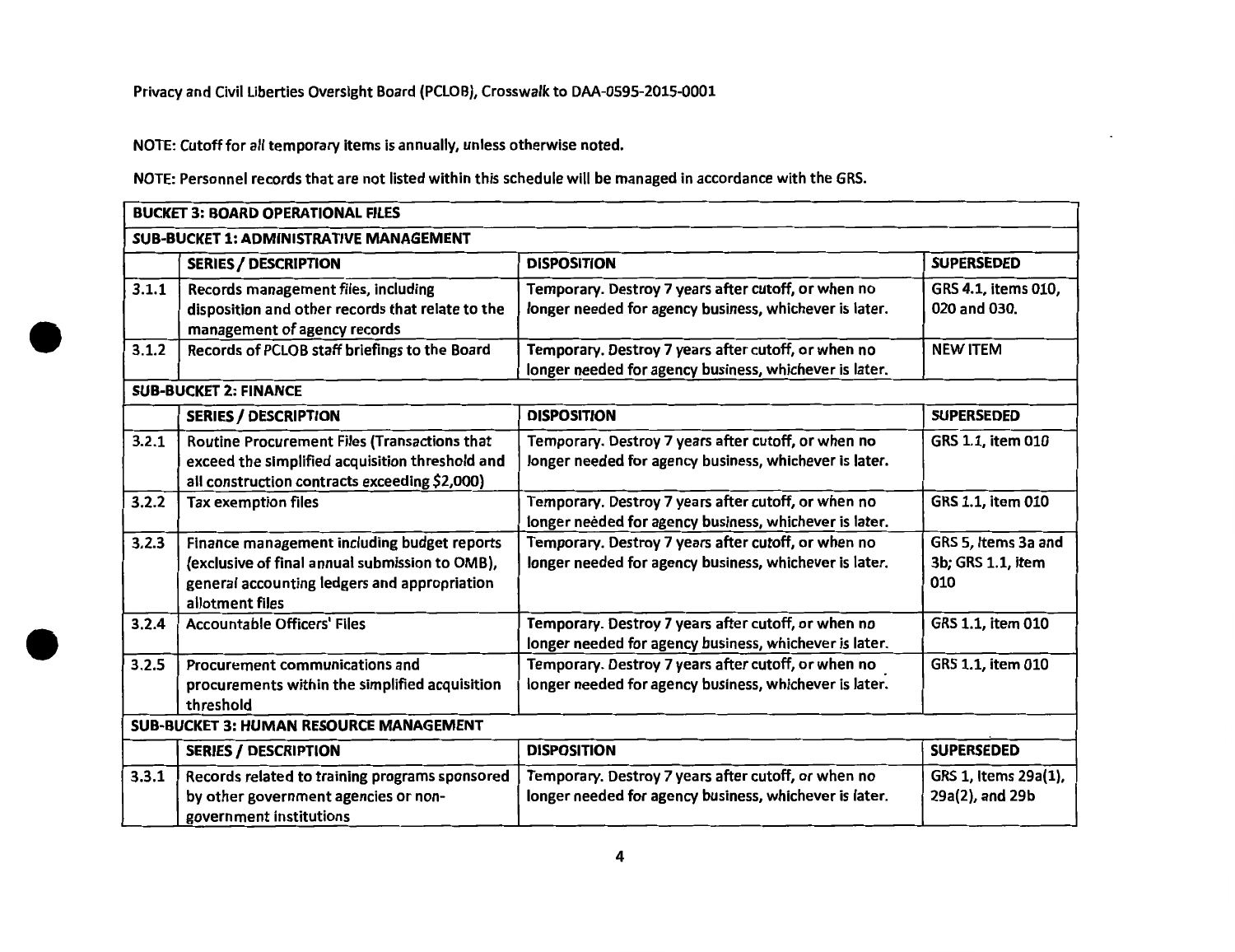$\cdot$ 

•

| 3.3.2 | <b>Timekeeping records</b>                       | Temporary. Destroy 7 years after cutoff, or when no        | GRS 2, Items 7 and 8 |
|-------|--------------------------------------------------|------------------------------------------------------------|----------------------|
|       |                                                  | longer needed for agency business, whichever is later.     |                      |
|       | <b>SUB-BUCKET 4: INFORMATION TECHNOLOGY</b>      |                                                            |                      |
|       | <b>SERIES / DESCRIPTION</b>                      | <b>DISPOSITION</b>                                         | <b>SUPERSEDED</b>    |
| 3.4.1 | <b>Chief Information Officer records</b>         | Temporary. Destroy 7 years after cutoff, or when no        | GRS 27, Items 1-3,   |
|       |                                                  | longer needed for agency business, whichever is later.     | 6; GRS 4.2, item 080 |
| 3.4.2 | IT feasibility studies, and infrastructure and   | Temporary. Destroy 7 years after cutoff, or when no        | GRS 3.1, item 011;   |
|       | design records                                   | longer needed for agency business, whichever is later.     | GRS 3.1, item 010    |
| 3.4.3 | IT Oversight and Compliance Records              | Temporary. Cutoff when project activity/transaction is     | GRS 3.1, item 040    |
|       |                                                  | completed or superseded. Destroy 7 years after cutoff, or  |                      |
|       |                                                  | when no longer needed for agency business, whichever is    |                      |
|       |                                                  | later.                                                     |                      |
|       | <b>SUB-BUCKET 5: LEGAL AND POLICY</b>            |                                                            |                      |
|       | <b>SERIES / DESCRIPTION</b>                      | <b>DISPOSITION</b>                                         | <b>SUPERSEDED</b>    |
| 3.5.1 | Office policies (excluding significant policies) | Temporary. Cutoff when superseded or obsolete. Destroy     | <b>NEW ITEM</b>      |
|       |                                                  | 7 years after cutoff, or when no longer needed for agency  |                      |
|       |                                                  | business, whichever is later.                              |                      |
| 3.5.2 | <b>FOIA materials</b>                            | Temporary. Cutoff after final agency or final adjudication | GRS 4.2, items 020   |
|       |                                                  | by the courts, whichever is later. Destroy 7 years after   | and 040              |
|       |                                                  | cutoff, or when no longer needed for agency business,      |                      |
|       |                                                  | whichever is later.                                        |                      |
| 3.5.3 | <b>Privacy Act materials</b>                     | Temporary. Cutoff after final agency or final adjudication | GRS 4.2, items 020   |
|       |                                                  | by the courts, whichever is later. Destroy 7 years after   | and 050              |
|       |                                                  | cutoff, or when no longer needed for agency business,      |                      |
|       |                                                  | whichever is later.                                        |                      |
| 3.5.4 | Legal support and compliance records not         | Temporary. Destroy 7 years after cutoff, or when no        | <b>NEW ITEM</b>      |
|       | mentioned elsewhere. NOTE this item does not     | longer needed for agency business, whichever is later.     |                      |
|       | include ethics records, which are to be          |                                                            |                      |
|       | managed in accordance with the GRS.              |                                                            |                      |
|       | <b>SUB-BUCKET 6: SECURITY</b>                    |                                                            |                      |
|       | <b>SERIES / DESCRIPTION</b>                      | <b>DISPOSITION</b>                                         | <b>SUPERSEDED</b>    |
| 3.6.1 | <b>Visitor Control Files</b>                     | Temporary. Destroy 7 years after cutoff, or when no        | GRS 18, Items 17a    |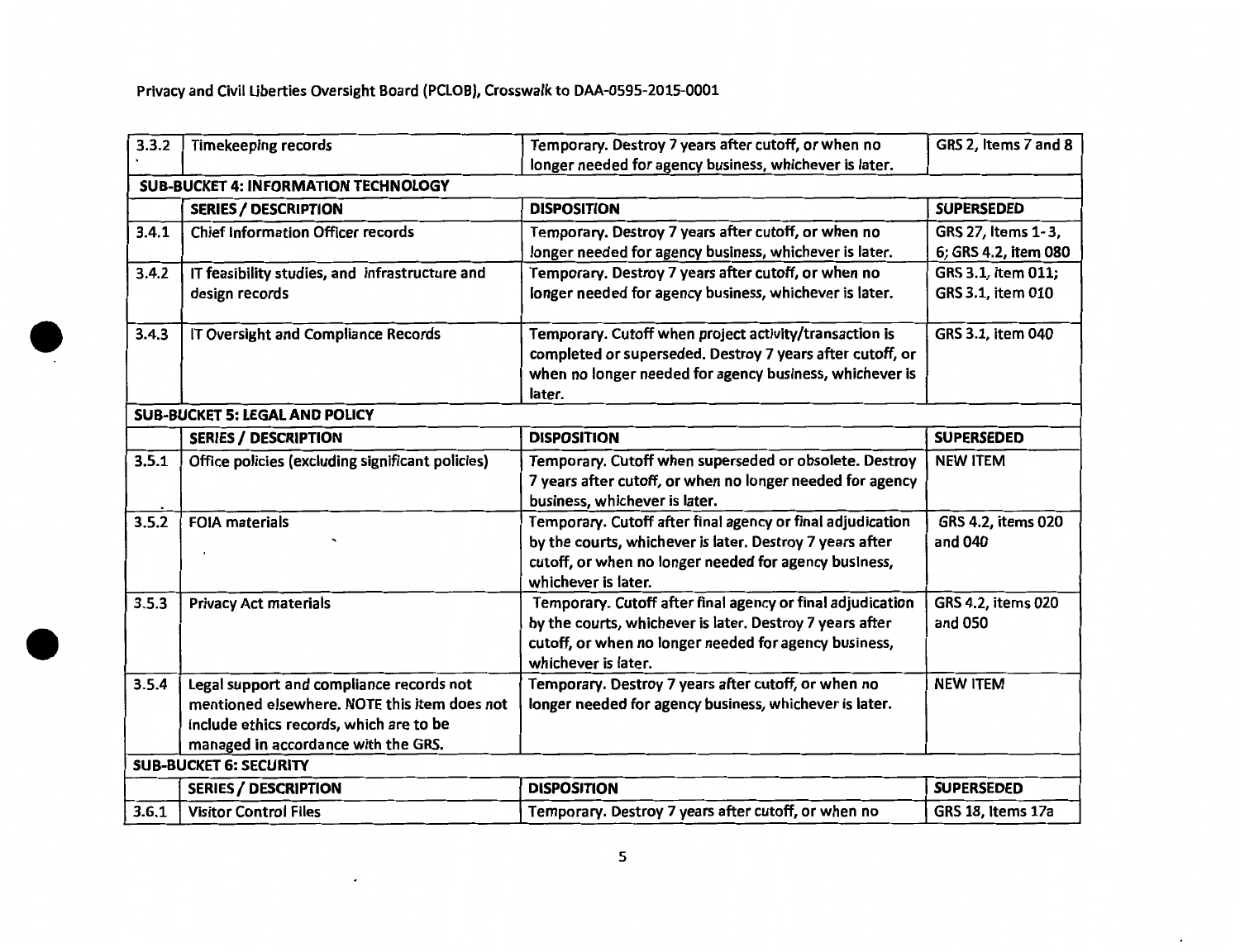|       |                                        | longer needed for agency business, whichever is later.                                                        | and 17b           |  |  |
|-------|----------------------------------------|---------------------------------------------------------------------------------------------------------------|-------------------|--|--|
|       | <b>SUB-BUCKET 7: OTHER</b>             |                                                                                                               |                   |  |  |
|       | <b>SERIES / DESCRIPTION</b>            | <b>DISPOSITION</b>                                                                                            | <b>SUPERSEDED</b> |  |  |
| 3.7.1 | <b>Email of Non-Capstone Officials</b> | Temporary. Destroy 7 years after cutoff, or when no<br>longer needed for agency business, whichever is later. | <b>NEW ITEM</b>   |  |  |

\*\* Cutoff by tenure.

| <b>BUCKET 4: BOARD MANAGEMENT RECORDS</b> |                                                                                                                                |                                                                                                               |                                                                                                 |  |  |
|-------------------------------------------|--------------------------------------------------------------------------------------------------------------------------------|---------------------------------------------------------------------------------------------------------------|-------------------------------------------------------------------------------------------------|--|--|
|                                           | <b>SUB-BUCKET 1: ADMINISTRATIVE MANAGEMENT</b>                                                                                 |                                                                                                               |                                                                                                 |  |  |
|                                           | <b>SERIES / DESCRIPTION</b>                                                                                                    | <b>DISPOSITION</b>                                                                                            | <b>SUPERSEDED</b>                                                                               |  |  |
| 4.1.1                                     | Facilities and space maintenance                                                                                               | Temporary. Destroy 3 years after cutoff, or when no<br>longer needed for agency business, whichever is later. | GRS 11, Items 1, 2a,<br>$2b(1)$ , and $2b(2)$                                                   |  |  |
| 4.1.2                                     | Communications records (i.e., phone and mail)                                                                                  | Temporary. Destroy 3 years after cutoff, or when no<br>longer needed for agency business, whichever is later. | GRS 12, Items 2a,<br>2b, 2c, 4, 6a, 6b, 6c,<br>6d, 6e, 6f, 6g, and<br>6h.; GRS 1.1, item<br>011 |  |  |
| 4.1.3                                     | Significant activities of staff (captured on the<br>calendar, excluding significant activities of Board<br>members)            | Temporary. Destroy 3 years after cutoff, or when no<br>longer needed for agency business, whichever is later. | GRS 23 Item 5a, GRS<br>27 Item 7                                                                |  |  |
| 4.1.4                                     | Internal Administration and Housekeeping Files                                                                                 | Temporary, Destroy 3 years after cutoff, or when no<br>longer needed for agency business, whichever is later. | GRS 23, item 1                                                                                  |  |  |
| 4.1.5                                     | Inventory control                                                                                                              | Temporary. Destroy 3 years after cutoff, or when no<br>longer needed for agency business, whichever is later. | GRS 3, Items 4a, 4b,<br>8a, 8b, 9a, 9b, and<br>9c;                                              |  |  |
| 4.1.6                                     | <b>Forms and Templates</b>                                                                                                     | Temporary, Destroy 3 years after cutoff, or when no<br>longer needed for agency business, whichever is later. | GRS 4.1, item 040                                                                               |  |  |
|                                           | <b>SUB-BUCKET 2: FINANCE</b>                                                                                                   |                                                                                                               |                                                                                                 |  |  |
|                                           | <b>SERIES / DESCRIPTION</b>                                                                                                    | <b>DISPOSITION</b>                                                                                            | <b>SUPERSEDED</b>                                                                               |  |  |
| 4.2.1                                     | Budget planning, research, correspondence,<br>apportionment, and report files (including<br>Congressional justification books) | Temporary. Destroy 3 years after cutoff, or when no<br>longer needed for agency business, whichever is later. | GRS 5, items 1, 2, 4                                                                            |  |  |

\*\* Pen-and-ink to change cutoff to tenure,

1..

<sup>6</sup> 6/14/2016. Approved 6/15/2016.

•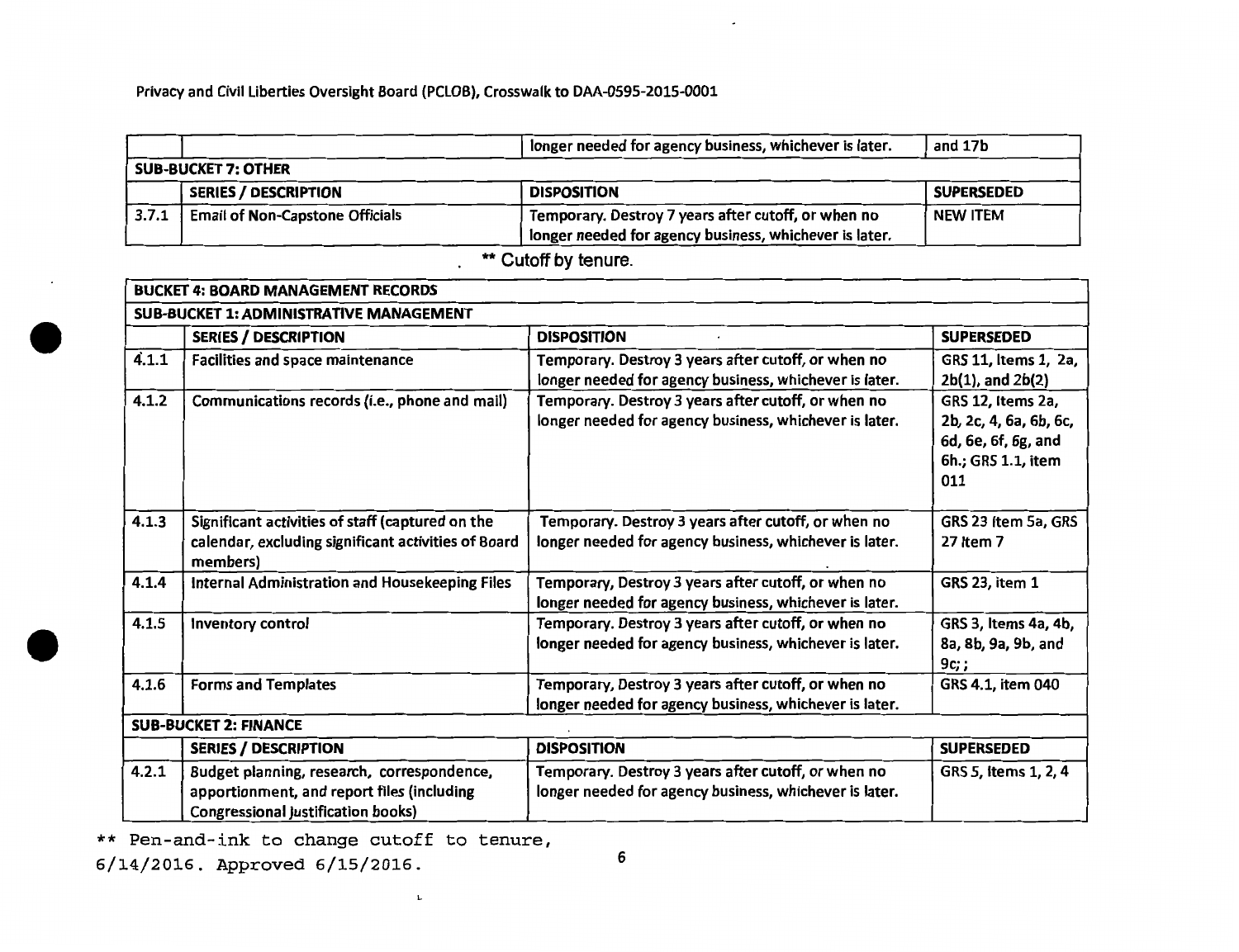$\sim 10$ 

 $\sim$   $\sim$ 

 $\epsilon$ 

 $\sim 10$ 

| 4.2.2 | Records supporting compilation of agency            | Temporary. Cutoff at completion of audit or closure of     | GRS 1.1, item 020    |
|-------|-----------------------------------------------------|------------------------------------------------------------|----------------------|
|       | financial statements and related audit, and all     | financial statement/accounting treatment/issue. Destroy    |                      |
|       | records of all other reports                        | 3 years after cutoff, or when no longer needed for agency  |                      |
|       |                                                     | business, whichever is later.                              |                      |
| 4.2.3 | Accounting administrative files, correspondence     | Temporary. Destroy 3 years after cutoff, or when no        | GRS 7, Item 1        |
|       | and subject files                                   | longer needed for agency business, whichever is later.     |                      |
| 4.2.4 | <b>Travel and transportation</b>                    | Temporary. Destroy 3 years after cutoff, or when no        | GRS 9, Items 4a, 4b, |
|       |                                                     | longer needed for agency business, whichever is later.     | and 7                |
|       | <b>SUB-BUCKET 3: HUMAN RESOURCE MANAGEMENT</b>      |                                                            |                      |
|       | <b>SERIES / DESCRIPTION</b>                         | <b>DISPOSITION</b>                                         | <b>SUPERSEDED</b>    |
|       |                                                     |                                                            |                      |
| 4.3.1 | Personnel and payroll correspondence files          | Temporary. Destroy 3 years after cutoff, or when no        | GRS 1, Item 3; GRS   |
|       | (general administration)                            | longer needed for agency business, whichever is later.     | 2, Item 24           |
| 4.3.2 | <b>Position Description</b>                         | Temporary. Cutoff when position description is             | GRS 1, Item 7b       |
|       |                                                     | superseded or eliminated. Destroy 3 years after cutoff, or |                      |
|       |                                                     | when no longer needed for agency business, whichever is    |                      |
|       |                                                     | later.                                                     |                      |
| 4.3.3 | Internal training materials, training certificates, | Temporary. Destroy 3 years after cutoff, or when no        | GRS 21, Items 3, 9,  |
|       | and training compliance documentation.              | longer needed for agency business, whichever is later.     | 14; GRS 23, Item 1   |
|       | Includes acknowledgement forms for trainings        |                                                            |                      |
|       | in various areas including telework and security.   |                                                            |                      |
|       | NOTE: item does not include Ethics training,        |                                                            |                      |
|       | which are to be managed in accordance with the      |                                                            |                      |
|       | GRS.                                                |                                                            |                      |
| 4.3.4 | <b>Leave Application Forms</b>                      | Temporary. Destroy 3 years after cutoff, or when no        | GRS 2, items 6a and  |
|       |                                                     | longer needed for agency business, whichever is later.     | 6b                   |
|       | <b>SUB-BUCKET 4: INFORMATION TECHNOLOGY</b>         |                                                            |                      |
|       | <b>SERIES / DESCRIPTION</b>                         | <b>DISPOSITION</b>                                         | <b>SUPERSEDED</b>    |
| 4.4.1 | Technology and information management,              | Temporary. Cutoff after all necessary follow-up actions    | GRS 3.2, item 020;   |
|       | including records of admin rights, IT security      | have been completed. Destroy 3 years after cutoff, or      | GRS 3.1, items 010,  |
|       |                                                     | when no longer needed for agency business, whichever is    | 020, and 030.        |
|       |                                                     | later.                                                     |                      |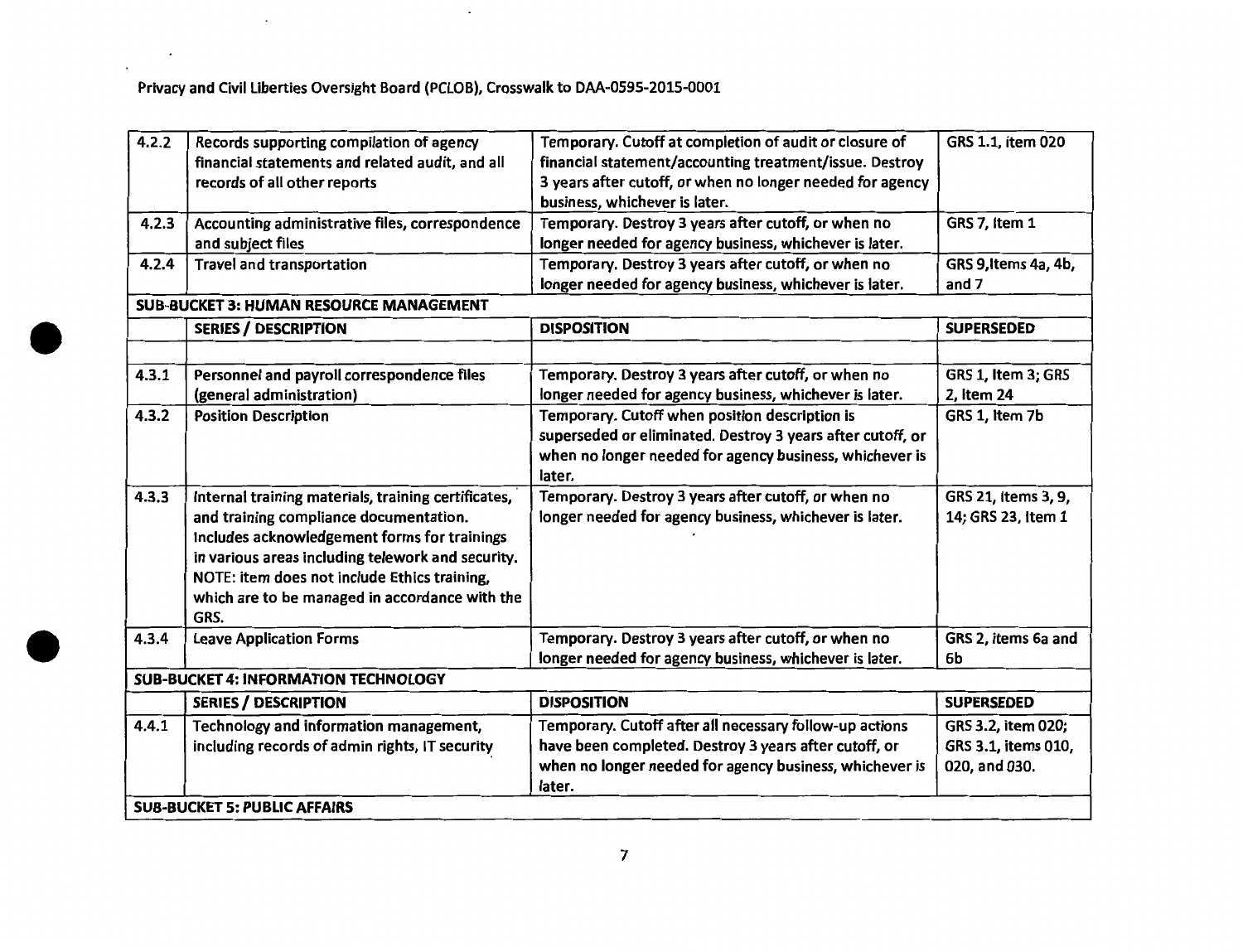•

|       | <b>SERIES / DESCRIPTION</b>                                                                                                                             | <b>DISPOSITION</b>                                                                                                                                       | <b>SUPERSEDED</b>                                |
|-------|---------------------------------------------------------------------------------------------------------------------------------------------------------|----------------------------------------------------------------------------------------------------------------------------------------------------------|--------------------------------------------------|
| 4.5.1 | Generally, including, correspondence and<br>papers on pending legislation, briefing materials,<br>and press advisories not captured in other<br>series. | Temporary. Destroy 3 years after cutoff, or when no<br>longer needed for agency business, whichever is later.                                            | <b>NEW ITEM</b>                                  |
|       | <b>SUB-BUCKET 6: SECURITY</b>                                                                                                                           |                                                                                                                                                          |                                                  |
|       | <b>SERIES / DESCRIPTION</b>                                                                                                                             | <b>DISPOSITION</b>                                                                                                                                       | <b>SUPERSEDED</b>                                |
| 4.6.1 | <b>Emergency planning: Correspondence and Test</b><br><b>Files</b>                                                                                      | Temporary. Destroy 3 years after cutoff, or when no<br>longer needed for agency business, whichever is later.                                            | <b>GRS 18, Items 26</b><br>and <sub>28</sub>     |
| 4.6.2 | <b>Emergency planning: Plan Case Files</b>                                                                                                              | Temporary, Cutoff when related plan is superseded/<br>Destroy 3 years after cutoff, or when no longer needed<br>for agency business, whichever is later. | GRS 18, item 27                                  |
| 4.6.3 | <b>Facilities security</b>                                                                                                                              | Temporary. Destroy 3 years after cutoff, or when no<br>longer needed for agency business, whichever is later.                                            | GRS 18, Items 8, 9,<br>13a, 13b, 16a, and<br>16b |
| 4.6.4 | <b>Classified documents administrative</b><br>correspondence files                                                                                      | Temporary. Destroy 3 years after cutoff, or when no<br>longer needed for agency business, whichever is later.                                            | GRS 18, Item 1                                   |
| 4.6.5 | Security clearance administrative files                                                                                                                 | Temporary. Destroy 3 years after cutoff, or when no<br>longer needed for agency business, whichever is later.                                            | <b>GRS 18, Item 21</b>                           |
|       | <b>SUB-BUCKET 7: OTHER</b>                                                                                                                              |                                                                                                                                                          |                                                  |
|       | <b>SERIES / DESCRIPTION</b>                                                                                                                             | <b>DISPOSITION</b>                                                                                                                                       | <b>SUPERSEDED</b>                                |
| 4.7.1 | Records created in the course of supporting the<br>Board's mission, but of no historical value<br><b>Weekly reports</b><br><b>MFRs</b>                  | Temporary. Destroy 3 years after cutoff, or when no<br>longer needed for agency business, whichever is later.                                            | <b>NEW ITEM</b>                                  |
| 4.7.2 | Strategic planning; strategic planning records<br>related to the Government Performance and<br>Results Act (GPRA) that are not covered<br>elsewhere.    | Temporary. Destroy 3 years after cutoff, or when no<br>longer needed for agency business, whichever is later.                                            | <b>NEW ITEM</b>                                  |
| 4.7.3 | Working Files; working files and drafts related to<br>Board activities, including creation of formal<br>reports.                                        | Temporary. Destroy 3 years after cutoff, or when no<br>longer needed for agency business, whichever is later.                                            | <b>NEW ITEM</b>                                  |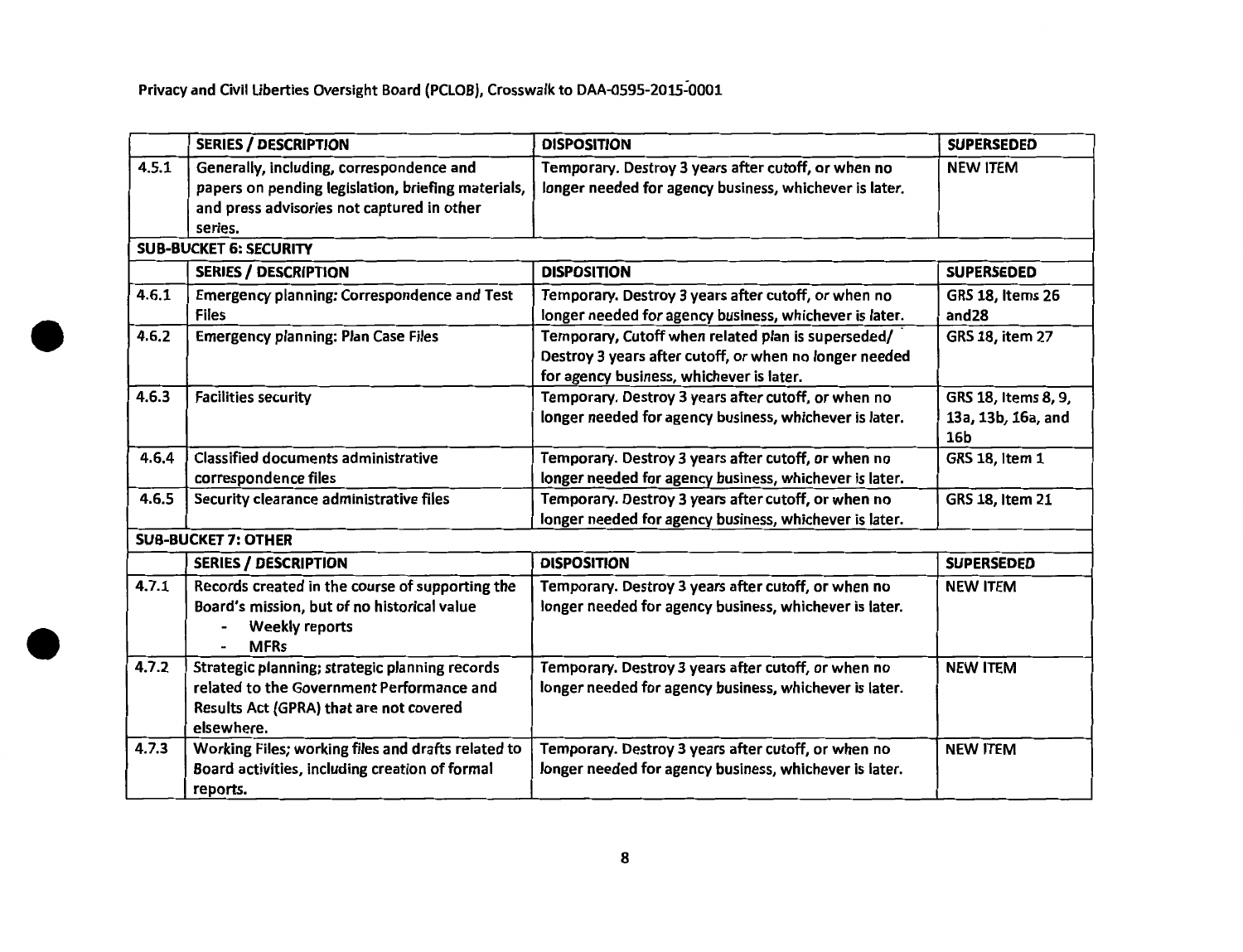| <b>BUCKET 5: BOARD ADMINISTRATIVE RECORDS</b> |                                                                                                         |                                                                                                                    |                       |
|-----------------------------------------------|---------------------------------------------------------------------------------------------------------|--------------------------------------------------------------------------------------------------------------------|-----------------------|
|                                               | <b>SUB-BUCKET 1: ADMINISTRATIVE MANAGEMENT</b>                                                          |                                                                                                                    |                       |
|                                               | <b>SERIES / DESCRIPTION</b>                                                                             | <b>DISPOSITION</b>                                                                                                 | <b>SUPERSEDED</b>     |
| 5.1.1                                         | <b>Administrative issuances</b>                                                                         | Temporary. Destroy when superseded or when no longer                                                               | GRS 16, Items 1a      |
|                                               |                                                                                                         | needed for agency business.                                                                                        | and 1b                |
| 5.1.2                                         | Finding aids/indexes (except those that relate to                                                       | Temporary. Destroy when superseded or when no longer                                                               | GRS 4.1, item 010     |
|                                               | permanent items, in which case they default to                                                          | needed for agency business.                                                                                        |                       |
|                                               | permanent and are transferred with the                                                                  |                                                                                                                    |                       |
| 5.1.3                                         | permanent records)<br>Building and equipment service files, excluding                                   | Temporary. Destroy when superseded or when no longer                                                               | <b>GRS 11, Item 5</b> |
|                                               | fiscal                                                                                                  | needed for agency business.                                                                                        |                       |
| 5.1.4                                         | Routine requests for information or publications;                                                       | Temporary. Destroy when superseded or when no longer                                                               | GRS 4.2, item 010     |
|                                               | routine requests for information of publications,                                                       | needed for agency business.                                                                                        |                       |
|                                               | and copies of replies which require no                                                                  |                                                                                                                    |                       |
|                                               | administrative action, no policy decision, and no                                                       |                                                                                                                    |                       |
|                                               | special compilation or research for reply.                                                              |                                                                                                                    |                       |
|                                               | <b>SUB-BUCKET 2: INFORMATION TECHNOLOGY</b>                                                             |                                                                                                                    |                       |
|                                               | <b>SERIES / DESCRIPTION</b>                                                                             | <b>DISPOSITION</b>                                                                                                 | <b>SUPERSEDED</b>     |
| 5.2.1                                         | Files relating to the creation, use, and                                                                | Temporary. Cutoff after verification. Destroy when                                                                 | GRS 3.2, item 030;    |
|                                               | maintenance of computer systems                                                                         | superseded or when no longer needed for agency                                                                     | GRS 4.3, item 020     |
|                                               |                                                                                                         | business.                                                                                                          |                       |
| 5.2.2                                         | <b>Backup tapes</b>                                                                                     | Temporary. Cutoff when superseded by a full backup                                                                 | GRS 3.2 040, 041      |
| 5.2.3                                         |                                                                                                         | and/or when full backup is verified. Destroy after cutoff.<br>Temporary. Destroy when superseded or when no longer |                       |
|                                               | PCLOB.gov (only if the information is non-record<br>or a copy of a record that is being maintained, for | needed for agency business.                                                                                        | <b>NEW ITEM</b>       |
|                                               | the purposes of records management,                                                                     |                                                                                                                    |                       |
|                                               | elsewhere)                                                                                              |                                                                                                                    |                       |
|                                               | <b>SUB-BUCKET 3: PUBLIC AFFAIRS</b>                                                                     |                                                                                                                    |                       |
|                                               | <b>SERIES / DESCRIPTION</b>                                                                             | <b>DISPOSITION</b>                                                                                                 | <b>SUPERSEDED</b>     |
| 5.3.1                                         | <b>Mailing lists</b>                                                                                    | Temporary. Destroy when superseded or when no longer                                                               | GRS 13, Items 4a      |
|                                               |                                                                                                         | needed for agency business.                                                                                        | and 4b                |
|                                               | <b>SUB-BUCKET 4: OTHER</b>                                                                              |                                                                                                                    |                       |
|                                               | <b>SERIES / DESCRIPTION</b>                                                                             | <b>DISPOSITION</b>                                                                                                 | <b>SUPERSEDED</b>     |

 $\sim$